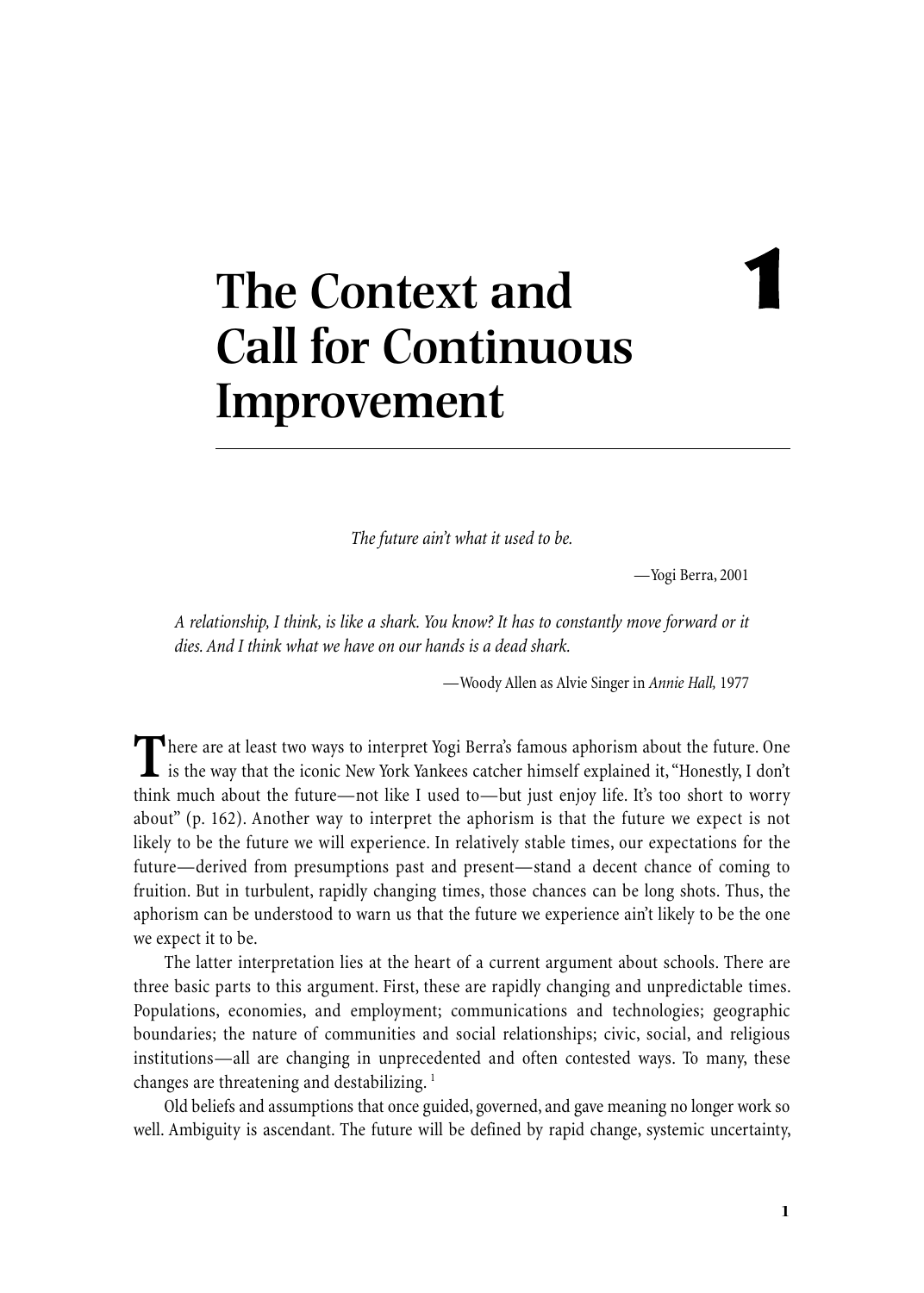even chaos. Where it will all lead, no one really knows. Former U.S. Secretary of Defense Donald Rumsfeld's (2002) now infamous statement about the early stages of the war in Iraq makes the point well:

[T]here are known knowns; there arethings we know we know.We also know there are known unknowns; that is to say, we know there are some things we do not know. But there are also unknown unknowns, the ones we don't know we don't know.... [I]t is the latter category that tend (sic) to be the difficult ones (sic).

So too does the remark he made a year later to deflect criticism that the Bush administration lacked an effective reconstruction plan for "post-war" Iraq, "Stuff happens!" (Rumsfeld, 2003).

The second part of the argument is that schools are not prepared for such a future. Most of today's schools are yesterday's schools, built for purposes and contexts disappearing or gone. They are oriented toward the past, not the future. They are built to promote stability and to be stable themselves, not to change on their own or to bechanged very easily by others.They are not oriented or organized for the types and magnitudes of change that are occurring now and that will likely occur in the future.In short, they are ill suited to a future that ain't what it used to be.

This leads to the third part of the argument. Schools must change in fundamental ways in order to perform effectively in this future. They must become more flexible and adaptive, better able to deal with increasing complexity and ambiguity, more proactive than reactive, and reoriented toward different objectives. As change accelerates around them and as demands on them intensify, schools must begin to move and keep moving. They must improve and keep improving. Otherwise, the argument concludes, they will become like Woody Allen's shark—if not dead, then moribund and largely ineffectual.

And thus the call for schools to take on organizational properties and adopt the processes of continuous improvement. Continuous improvement is a concept that has a long history and a variety of meanings. The definitions, the logic, and the history of continuous improvement are explored in Chapter 2. This first chapter sets the stage. It examines the context and the call for continuous improvement by exploring several contexts or "terrains" of schooling that are changing dramatically and will likely continue to do so. In particular, I look at growing demands for schools to promote new types of learning, to improve performance continually, and to be more accountable. <sup>2</sup> From this discussion, I turn to the challenges these changes pose to schools and to an analysis of schools'current capacity to respond. And then, I introduce the call for continuous improvement.

# **SHIFTING TERRAINS OF SCHOOLING**

The contexts in which schools operate are changing dramatically. William L. Boyd (2003) observed that we are in the midst of broad social, political, economic, and demographic transformations that portend crisis for public schools as we know them now.Hesaw schools as having entered a period of "trial" that will challenge them at their core. He argued that a "paradigm shift" has been developing in the United States since the 1980s: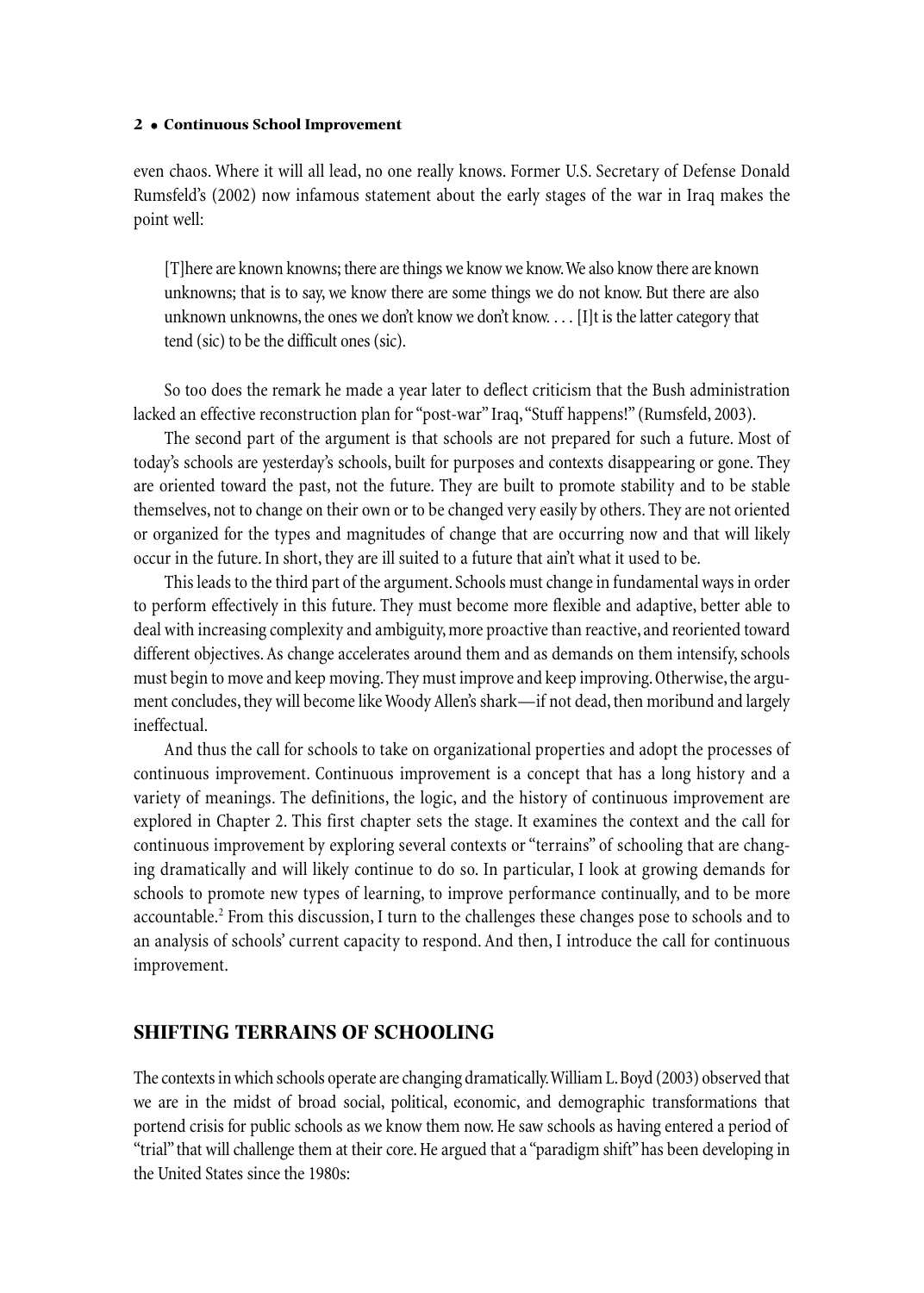This shift is marked by a change in focus from inputs *to* the system to the outcomes and accountability *of* the system, by a shift in the attitudes of key constituency groups, and by a critical reexamination of what public education means and how it can or should be delivered.(p. 7)

It is unclear where such changes will lead.At minimum, they will create a future for schools that is more complex, more contested, and more demanding. As Boyd (2003) saw it, these changes may constitute an "unusual convergence" of institutional forces that not only makes "deep changes"in schools possible but perhaps inevitable.What transformed schools might look like and how transformed schools might function in this future is not particularly clear. This raises the very difficult question of how schools might organize themselves and operate now for a future that is certain to be uncertain and a future in which schools' form and function are part of the unknown.

There are several areas in which changes are occurring that are especially salient to schools. These include (a) jobs for which schools prepare students; (b) politics and control of education; (c) school funding; (d) the characteristics and conditions of children and youth; and (e) demands on schools for new learning, higher performance, and greater accountability.There are other areas that might be examined, but these represent particularly important dimensions of a future that schools will confront. I adopt the language of "shifting terrains" that Lugg, Bulkley, Firestone, & Garner (2002) used to analyze the increasingly complex, variable, and volatile contexts facing educational leaders at the beginning of the 21st century. Important to their analysis and to mine is the idea that these contexts are not independent or mutually exclusive. Instead, they constitute a dynamic, unpredictable, systemic environment in which schools must find ways to succeed.

# **The Transformation of Jobs**

Jobs in the United States are undergoing fundamental transformation. There have been and will continue to be substantial changes in the nature of work and substantial shifts in employment among different sectors of the economy. These shifts are due to a number of broader changes that include but are not limited to the explosive development and expansion of computer, robotic, and information technologies; the rapid pace of globalization of markets and work; and deregulation of key industries (Lerman & Schmidt, 1999; Levy & Murnane, 2004).

Economists Frank Levy and Richard Murnane (2004) tell us that between 1969 and 1999, the proportion of adult workers in managerial or administrative positions and in professional occupations (e.g., teachers, lawyers, engineers) rose from 8% to 14% and from 10% to 13%, respectively. The proportion of adult workers holding service-related jobs (e.g., janitors, cafeteria workers, security guards) rose from 12% to 14%, and the proportion in sales-related jobs rose from 8% to 12%. At the same time, the proportion of adult workers in blue collar, manufacturing, and administrative support positions fell from 56% to 39%.

Some of these changes in percentages seem small, but they represent tens of millions of jobs. In more a more recent analysis, for example, Murnane (2009) found that between 2000 and 2006 the number of jobs in production and manufacturing fell by almost 2.1 million, and the number of jobs in office and administrative support fell by 1.6 million. At the same time, jobs in service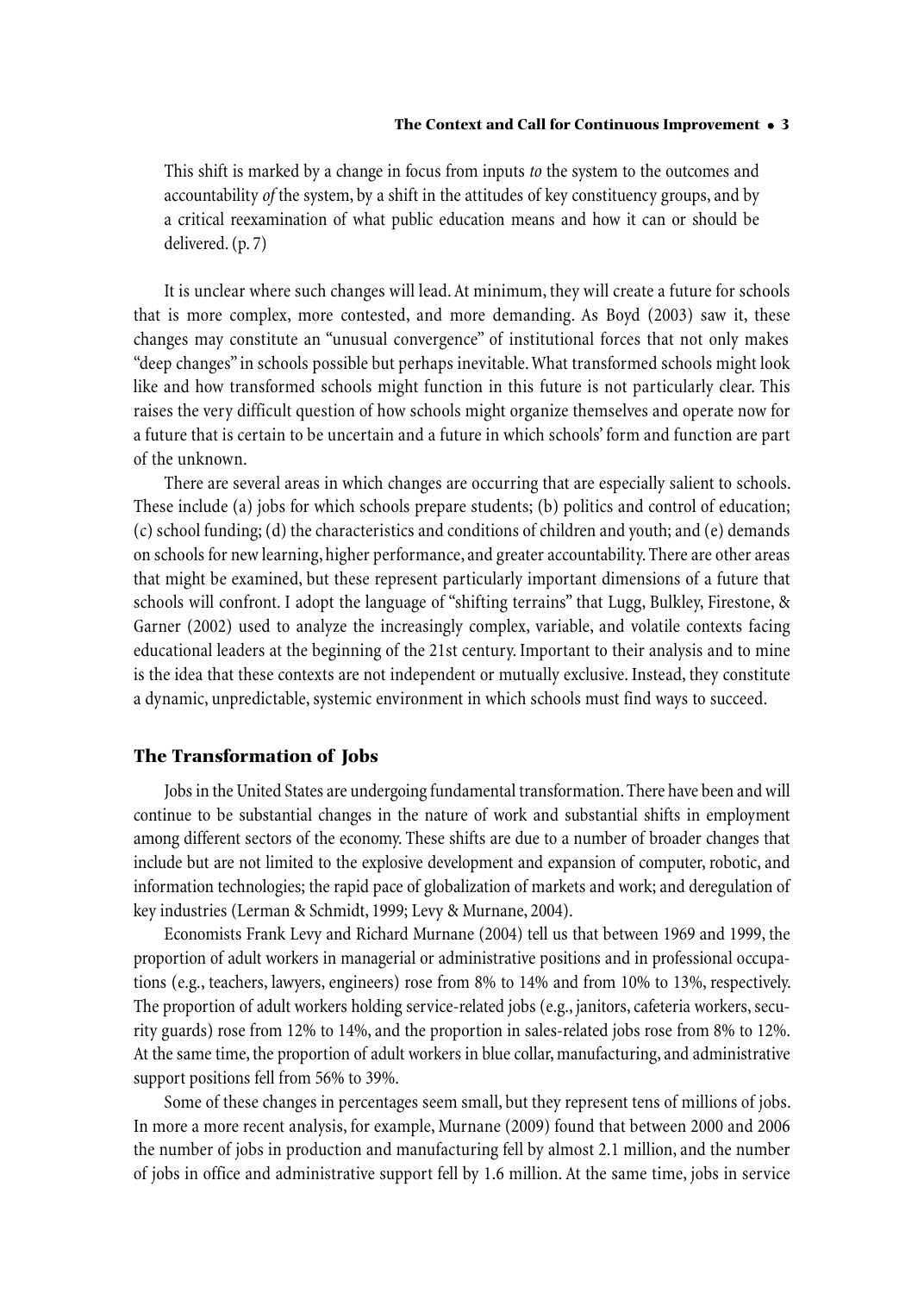occupations, in the professions, and in management, business, and financial operations rose by 3.2 million, 2.5 million, and almost 1.3 million,respectively. Such changes will only continue.

The U.S. Bureau of Labor Statistics (2007) projects that the number of goods-producing jobs (e.g., manufacturing, mining,construction) will fall 3% between 2006 and 2016. This follows a 4% decline in these jobs that occurred between 1996 and 2006. At the same time, the number of serviceproducing jobs (e.g., trade, professional and business services, educational and health care services, etc.) will increase by 13%, adding to 17% growth in these jobs the previous decade.

These trends are reflected in the U.S. Bureau of Labor Statistics' (2007) projections of the industries that will experience the largest employment increases and declines between 2006 and 2016. The 10 industries with the largest projected employment increases are mostly professional, managerial, and heath service industries, and elementary through postsecondary education. The 10 industries with the largest projected job losses are in all areas of manufacturing (from apparel to computer equipment, to motor vehicle parts), crop production, and industries supporting print and wire communications. Overall, the number of manufacturing jobs is projected to fall 11% during this period.

# **Politics and Control**

Lugg and hercolleagues(2002) map a political terrain of schooling that is"increasingly marked by contests at the local, state, or national levels [over] resources, as well as over the scope and direction of public education"(p. 21). They observe that as a "contested public good,"education involves a large and variable cast of stakeholders and constituencies competing to determine "who gets what, when, and how" (p. 21; see also Wirt & Kirst, 2005). This cast includes but is not limited to students, parents, educators and their unions, civic leadership, policy makers, and the general voting public. It also includes vast networks of suppliers and vendors, publishers,consultants, and other members of what Brian Rowan (2002) calls the"school improvement industry." Lugg and her colleagues contend that this terrain has become and will continue to become increasingly contested with regard to funding, governance and control, and even the general purposes of schooling. Contests will be waged not only on the basis of economic interests, exacerbated by growth in the privatization of public services and market-based reforms, but also ideology.

Boyd (2003) observed that in the past few years, efforts to cast the future direction for public education have come largely from outside the education system. More and more, recommendations for reform reflect"the thinking of corporate leaders, policy analysts, foundations, and critics of public education"(p. 1). Boyd argued that American public education is caught up in a "double crisis" of performance and legitimacy and this crisis is providing the foundation for a fundamental shift in control of schools.The performancecrisisis based on critiques of low student performance and poor preparation of students for the needs of a global"knowledge-based'information society'"(p. 3). The issue of performance is discussed in more detail later in this chapter. The legitimacy crisis comes from difficulties the educational system has had to accommodate the"demands of an increasingly diverse society divided by 'culture wars'"(p. 3).

Boyd (2003) also argued that as the country becomes more diverse, multicultural, and multilingual, "and at the same time more unequal," the "character, values, and legitimacy of our society and of its public school system are increasingly called into question" (p. 12). He observed that globalization is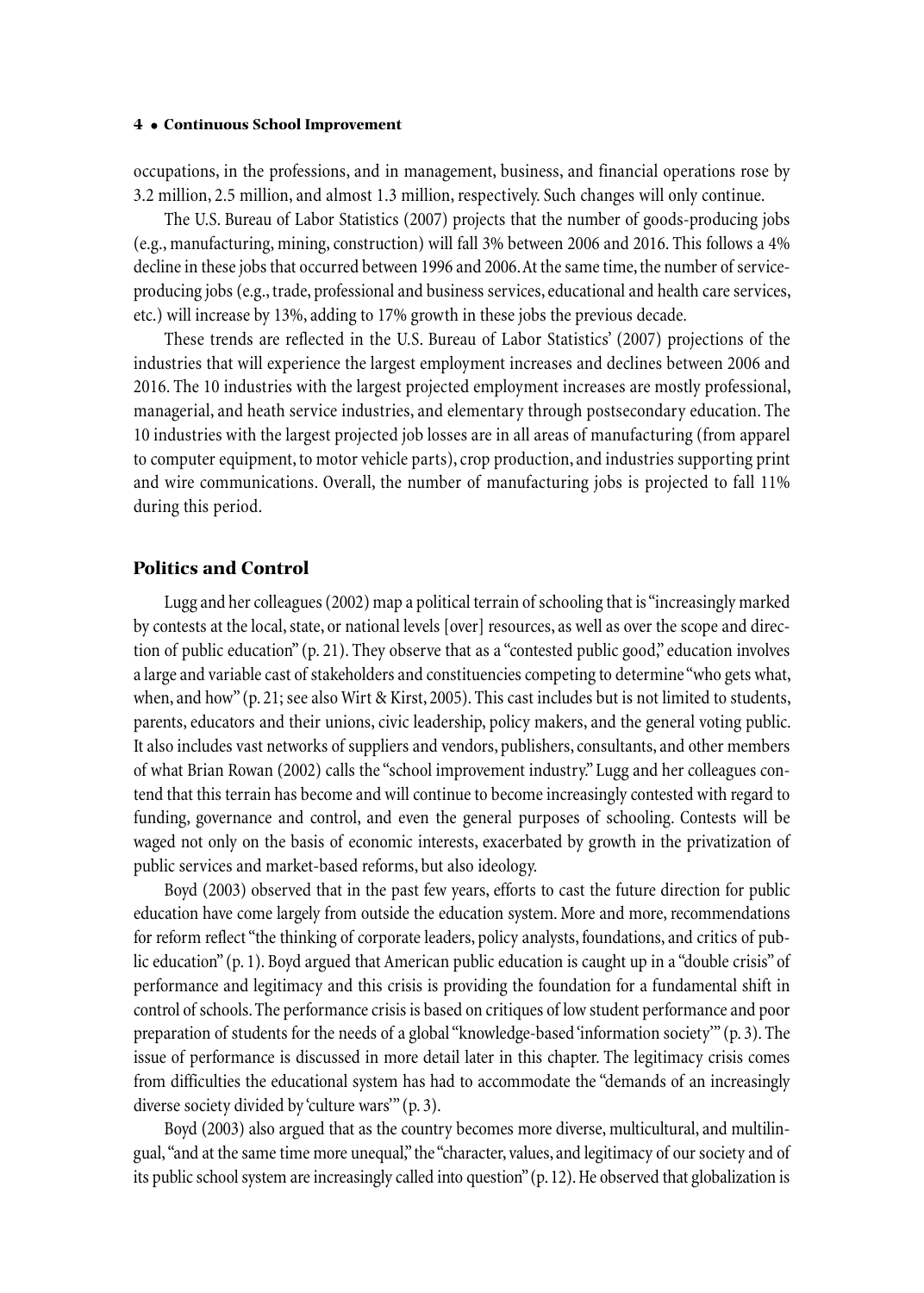forcing states to recognize growing pluralism and, as a result, tensions are mounting as public education's universalistic system tries to accommodate increasing diversity without betraying its"common school" history and philosophy. Boyd saw the politics of education intensifying as social change becomes more obvious and unavoidable. "Put another way," he concluded, "there is less social consensus, more'pluribus' than'unum,' and the'one best system' approach to public education has collapsed along with the'myth of the unitary community'"(p. 12).

Accompanying these changes in social and political dynamics have been shifts in the governance and control of public education. Lorraine McDonnell (2008) observes a clear evolution of governance relationships characterized by growing centralization of control at federal and state levels and greater devolution of responsibility for compliance to the local level. This shift is perhaps best illustrated in the growth of state standards-based accountability reforms of the 1990s, culminating in 2001 with the *No Child Left Behind* reauthorization of Title I of the federal Elementary and Secondary Education Act. These reforms raise the bar for local school performance and outcomes and introduce sanctions for non-compliance.At the same time they leave it to local districts to find the means and resources to comply. McDonnell observes that with increasing centralization has come greater fragmentation. There are larger numbers of actors with a greater range of economic agendas and political stakes that represent a growth of potential sources of external political influence. Such expansion adds to the fragmentation of control but also increases the prospects of growth in total external influence over public schools.

Shifts in and expansion of control are manifest in other ways too. Boyd (2003) observed that the historical separation of educational and municipal governancein big cities is beginning to disappear as more and more districts are moving toward mayoral control. Superintendents are being replaced with greater frequency not by other educators but by people outside of education, including city government officials, military leaders, and corporate executives. Charter schools and choice and voucher plans are growing in number while home schooling is flourishing. Boyd also forecast the development of more online learning and "cyber-schools."Each of these developments contributes to the"externalization" and fragmentation of influence and control over schools to a wider array of sources.

# **School Funding**

Total revenue for public elementary and secondary education in the U.S. schools has been increasing steadily since the mid-1980s (Education Finance Statistics Center, 2005b). Between 1985 and 1995, total revenue, which includes all revenue received from federal, state, and local sources, increased almost 40% from \$249 billion to \$348 billion. Between 1995 and 2005, total revenue rose another 40% to nearly \$488 billion.

The vast majority of total school revenue comes from local and state sources.A relatively small percentage comes from the federal government. Overall, the federal share has gradually increased since 1990 (Zhou, 2008). The increase since 2001 may be due in part to additional revenues associated with *No Child Left Behind.* In fiscal year 2006, 90.9% of all revenuecamefrom thestate and local levels, and 9.1% came from the federal level. Trends and variations in federal, state, and local "shares" of public school funding are perhaps best seen at the regional level (Education Finance Statistics Center, 2005a). Across different regions of the country, the federal share has varied by as much as four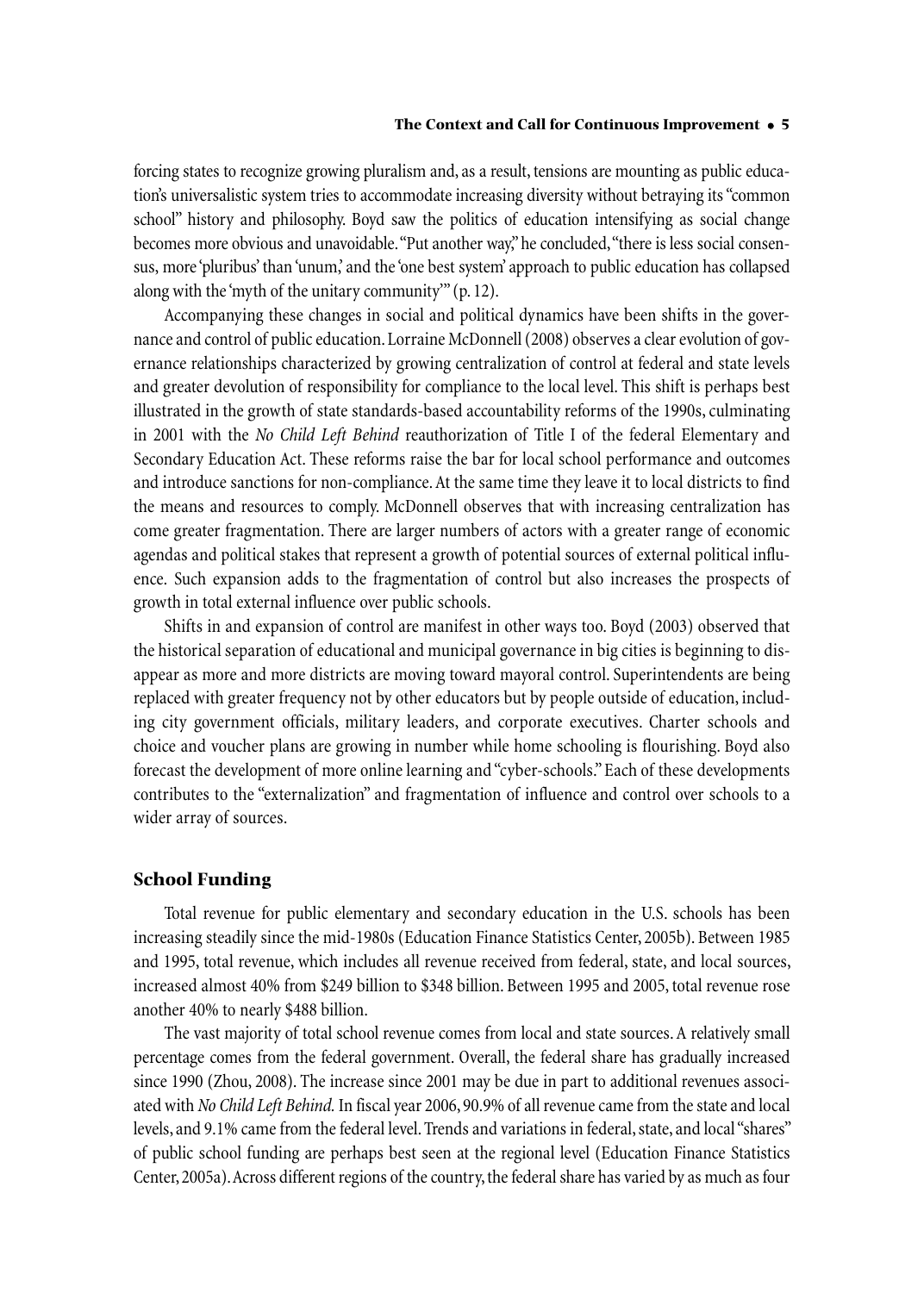percentage points. Trends in state and local shares vary even more across regions. These differences are indicative of a number of broader demographic and economic changes occurring across the nation. They suggest a growing need in some regions for states to assume a larger share of school districts' general operating expenses as districts experience difficulty raising revenues from property taxes and other local sources (Lugg et al., 2002). But as discussed later, states are experiencing their own economic troubles and may find it increasingly difficult to "make up the difference."

Perhaps a more meaningful way to assess changes in school funding is trends in per pupil revenue. According to the Education Finance Statistics Center (2005b), average revenue per pupil has risen since 1985 but at a smaller rate than total revenue. Between 1985 and 1995, revenue per pupil rose 24% from \$6,348 to \$7,894.Between 1995 and 2005 it rose another 27% to \$9,995.Yet wide disparities in per pupil revenue can be seen at the state and district levels (Hill & Johnson, 2005; Zhou & Gaviola, 2007). In 2005, for example, median school district revenues at the state level ranged from \$6,823 to \$17,865 per pupil and district-level per pupil revenues ranged from \$7,021 to \$19,680 (Zhou & Gaviola, 2007). These disparities are likely to continue well into the future if not addressed.

District-level funding can vary tremendously, even within the same states, depending on local districts' political will and "ability to pay." Because district-level revenues are tied closely to property values and other sources of local taxation, low-income communities are often at a tremendous disadvantage. Jason Hill and Frank Johnson (2005) found that in 2003, differences between highestand lowest-funded districts exceeded 200% in five states. They found differences between 100 and 200% in another 19 states.

Several studies have documented wide gaps in funding among school districts serving large and small concentrations of low-income students. In one recent national analysis, Carmen Arroyo (2008) found that districts serving the highest concentrations of low-income students received, on average, \$938 less per pupil in state and local revenues than districts serving the lowest concentrations of low-income students, a gap unchanged since 1999 (adjusted for inflation). When "commonly used" adjustments of costs of educating low-income students were applied, Arroyo found that the gap increased to \$1,532 per pupil. With this adjustment applied, the nationwide funding gap between districts serving the highest and lowest concentrations of minority students was \$1,275 per pupil. This study also found substantial variation among states in per-pupil funding gaps between high- and low-poverty districts. 3

A recent study from the Center on Budget and Policy Priorities (McNichol & Lav, 2008) suggests that despite trends in revenue growth, there is likely to be trouble ahead to fund education adequately and to address funding inequities such as those described before. This study identified 29 states facing revenue shortfalls for fiscal year 2009 and three more states expecting to experience shortfalls in fiscal year 2010. These shortfalls are attributed primarily to loss of tax revenue and growth in spending obligations. Local property tax revenues, once a relatively stable source of revenue for school funding, are now expected to decline with long-term structural problems in housing markets. Local governments and school districts will be looking for more and more to states to help relieve the squeeze on general operating and education budgets.

This will place additional pressure on states that are wrestling with their own shortfalls. According to the Center on Budget and Policy Priorities (McNichol & Lav, 2008), as many as 34 states have begun to cut "real per-pupil aid" to elementary and secondary school districts. This has resulted in districts having to raise local fees, shorten school days, lay off personnel, and reduce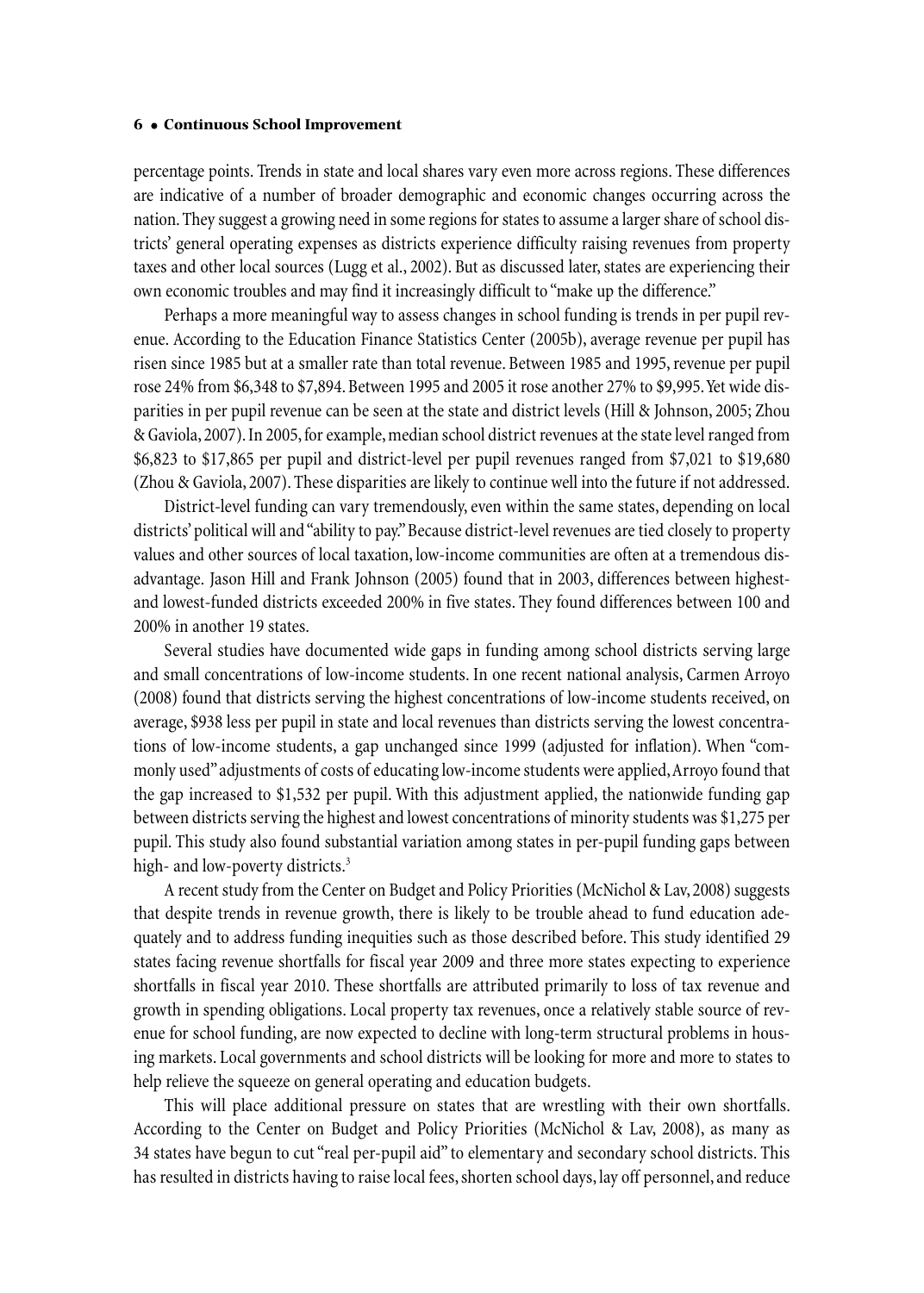student transportation. States have also begun to use funds that would have gone in the past to education to cover other costs such as health care for state employees and entitlement programs such as state Medicare. In some states, health costs now surpass education costs for the first time. Furthermore, notes the Center's report,"Many states never recovered from the fiscal crisis in the early part of the decade. This fact heightens the potential impact on public services of the deficits states are now projecting" (p. 4). In the future, earlier reductions in state education funding are not likely to be made up. Indeed, reductions are likely to continue. The report ends with a rather dismal conclusion that states have few options to avoid further reductions. Their "rainy day funds" and other reserves are depleted, and public service spending has been cut substantially, leaving tax increases as the most viable financial option but the least viable political option available to them.

It is important to note that these studies of school funding were conducted before the recession began at the end of 2008.

# **Characteristics and Conditions of Children and Youth**

Substantial changes are also occurring in the characteristics and conditions of children and youth. The population schools serve is growing larger and is becoming more diverse racially,ethnically, culturally, and economically. Large proportions of children come to school without early educational experiences and without particular academic readiness skills. Moreover, the systems of support available to many children and youth are changing.

The U.S. Bureau of the Census (2004) predicts that between 2000 and 2050, the population from birth through age four will increase by 46%, and the population between the ages of 5 and 19 years of age will increase by 32%.There will be 28.6 million morechildren and youth below the age of 20 in 2050 than in 2000. Increases can already be seen in school enrollments (Hussar & Bailey, 2007). Between 1991 and 2004, the number of students enrolled in pre-kindergarten through 12th grade rose 15% from 47.7 million to 54.9 million students. Enrollment is expected to increase another 9% between 2004 and 2016 to 59.8 million students.

School enrollments will continue to become more racially and ethnically diverse (Orfield & Lee, 2007). Between 1968 and 2005, the number of white public school students fell nearly 20% while the number of African American students rose 33%, and the number of Latino students rose 380%. In 2005, public school enrollment across the United States was 57% white, 17% African American, 20% Latino, 5% Asian American, and 1% American Indian. Growth in racial and ethnic diversity has occurred at different rates in different regions of the country with the west and the south experiencing the greatest increases.

Growth in diversity has occurred throughout the country. Between 1993 and 2002, minority proportions of public school enrollments in central cities rose from 56% to 65%. In the urban fringe, it rose from 31% to 37%. In towns it rose from 22% to 30% and in rural areas it rose from 17% to 21% (Kewal Ramani,Gilbertson, Fox,& Provasnik, 2007).In 2007, onein 10 of the nation's 3,141 counties had a population that was more than 50% minority, an increase in "majorityminority" counties from the year before (U.S. Bureau of the Census, 2007a).

The U.S. Department of Labor (1999) projects that by 2050, immigration will account for almost two-thirds of the nation's population growth.Net migration from abroad—immigration less emigration—added 5.5 million persons to the population between 1990 and 1997 and another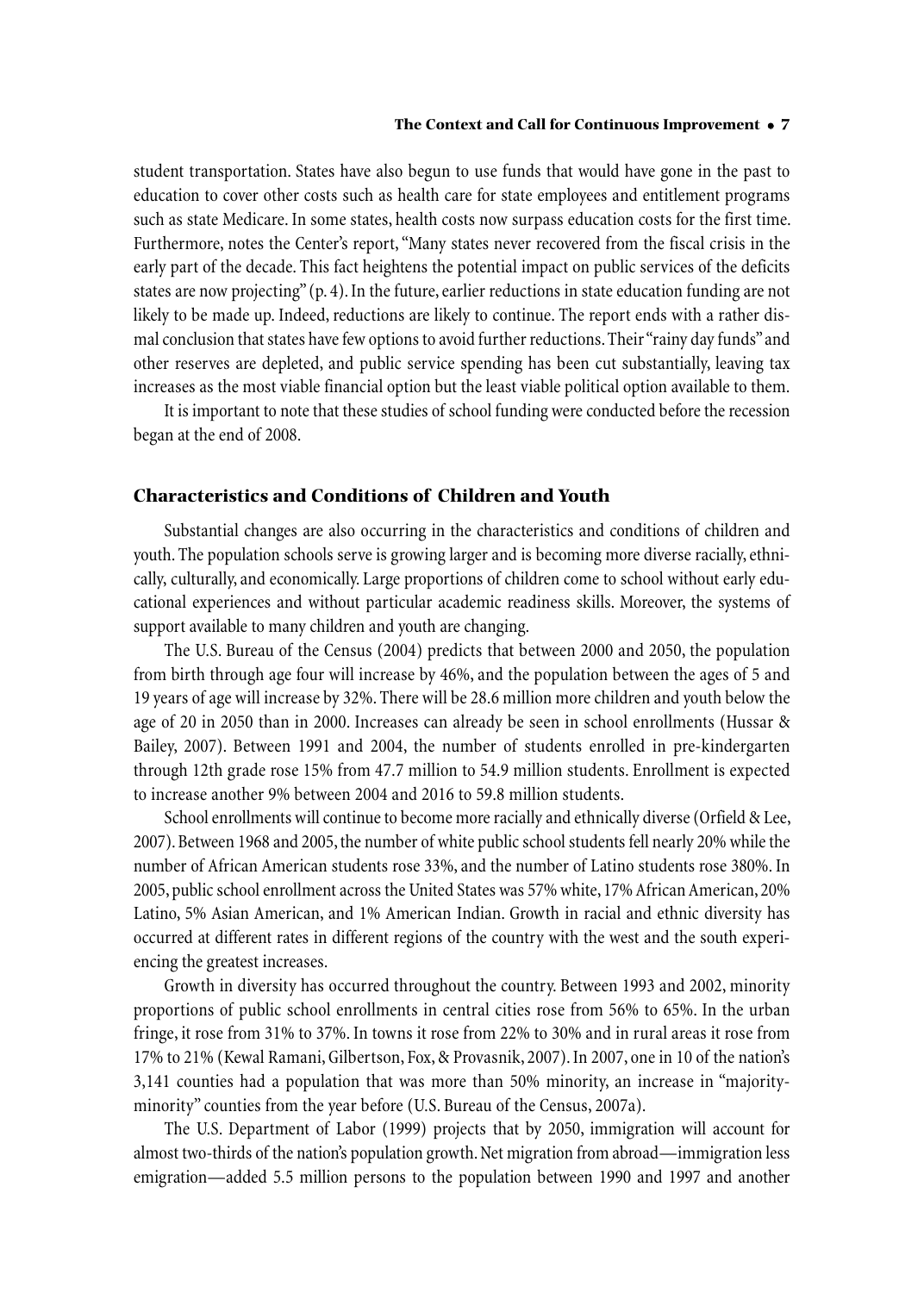4.1 million between 1998 and 2002 (U.S.Citizenship and Immigration Services,1998).In 2005,4.3% of children under the age of 18 were foreign born (Kewal Ramani et al., 2007). That year, almost 11% of Latino children were foreign born as were 23% of Asian American children.

With increasing immigration and ethnic diversity comes greater language diversity. In 2004, almost 20% of children 5 to 17 years of age spoke a language other than English at home (U.S. Bureau of the Census, 2007b).About two-thirds of all Latino and Asian American children spoke a language other than English at home.Among children who speak Spanish at home, 28% speak English with difficulty (National Center for Education Statistics, 2007). Among children who speak Indo-European and Asian and/or Pacific Islander languages at home, 21% and 28% respectively speak English with difficulty.

The proportion of children living in poverty has increased in recent years with growing differences among racial and ethnic groups. Between 2001 and 2005, the proportion of children under the age of 18 living in poverty rose from 15.8% to 17.1% (U.S. Bureau of the Census, 2007b). The proportion of white children living in poverty rose from 12.8% to 13.9% while the proportion of African American children living in poverty rose from 20.0% to 34.2%.Across this period, approximately 27% of Latino children lived in poverty.In 2005, 41% of all American 4th graders were eligible for the federal government's free or reduced-price lunch program (Kewal Ramani et al., 2007). About 24% of white 4th graders but 70% of African American and 73% of Latino 4th graders were eligible that year.

Family structures continue to change. According to the U.S. Bureau of the Census (2007b, 2009), smaller proportions of children under the age of 18 are living with both parents. Between 1990 and 2006, the proportion of children living with both parents fell from 73% to 67%. Proportions of children living with only their mothers increased from 21% to 23% and with only their fathers from 3% to almost 5%, as did the proportion of children living with neither parent.There aresubstantial differences in family structure among children of different races and ethnicities.In 2006, 74% of white children, 66% of Latino children, but only 35% of African American children lived with both parents. Eighteen percent of white children lived with their mothers compared to nearly 51% of African American children. Children in female-headed households are more likely to live in poverty than children in two-parent households (Kewal Ramini et al., 2007). White children are eight times more likely to live in poverty if they live in female-headed households than in two-parent households. African American children and Hispanic children are, respectively, four times and about three times more likely to live in poverty if they live in female-headed than in two-parent households.

Growing proportions of young children are involved in early educational experiences (U.S. Bureau of the Census, 2007b). Between 1970 and 2005, the proportion of young children enrolled in preprimary programs (e.g., nursery school, kindergarten) rose considerably. Still, substantial proportions of young children across the country do not have these experiences.In 2005, about 35% of white children, 38% of African American children, and 44% of Latino children were not enrolled in such programs. According to the U.S. Bureau of the Census (2007b), substantial proportions of children between three and five years of age have not developed certain "school readiness skills."About 25% of children in this age group cannot recognize letters, and about 40% cannot count to 20 or higher or write their names. Almost 30% have not begun to read or cannot pretend to read storybooks. Sixty percent of children lack three or more of these skills. White children are generally "better prepared" for school in terms of these indicators than African American or Latino children. Moreover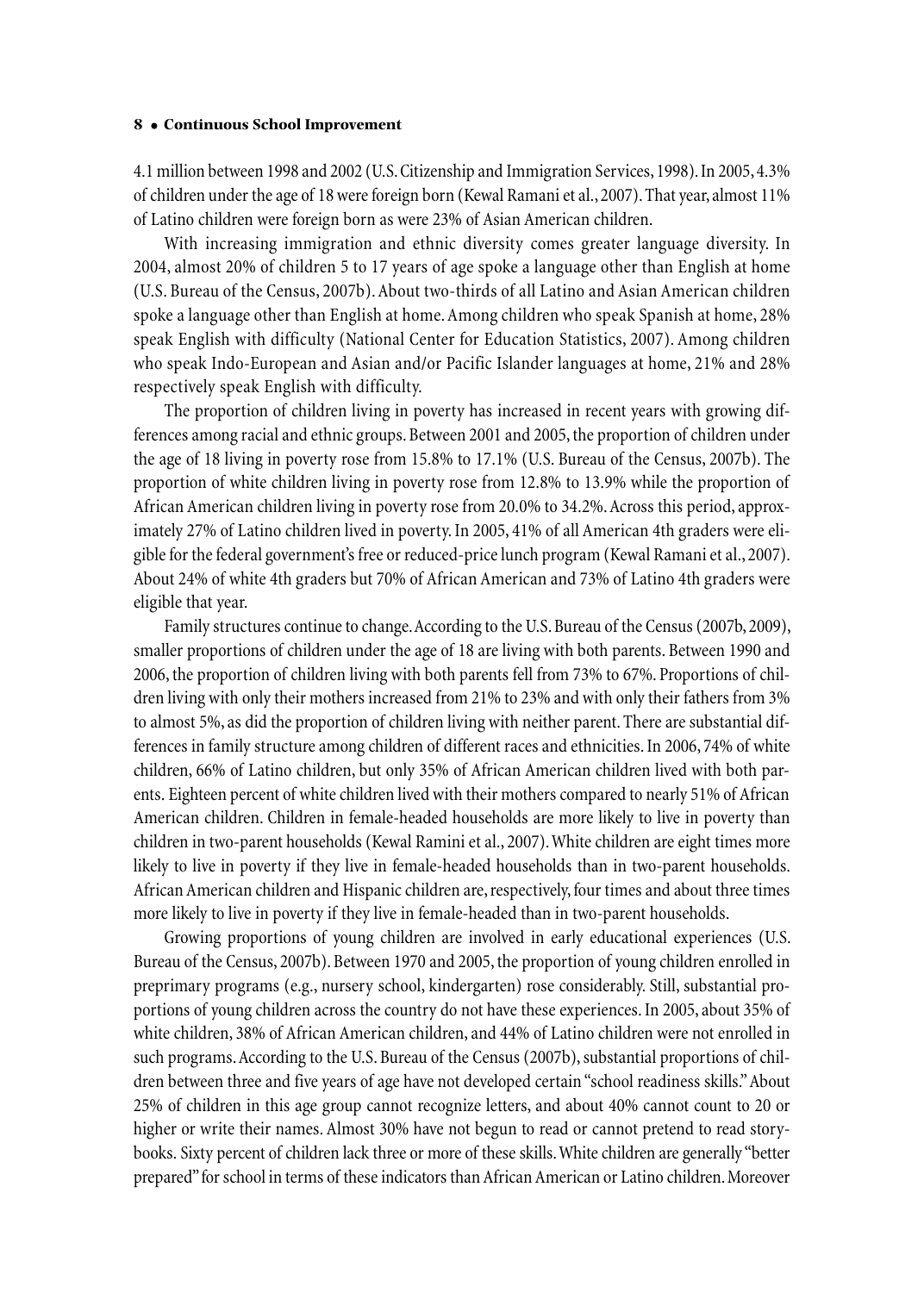the readiness skills of children living in poverty are less well developed than the skills of children not living in poverty.

Between 1995 and 2005, the number of children and youth diagnosed with physical and mental disabilities increased 20% from 5.1 to 6.1 million (U.S. Bureau of the Census, 2007b). The largest proportions, between 45% and 51%, have specific learning disabilities. About 20% have speech or language impairments. And in 2007, 8.1 million or 11% of children in the United States under the age of 17 had no health insurance, and 4.4 million or 6% had no regular source of health care (Federal Interagency Forum on Child and Family Statistics, 2009).

# **Demands on Schools**

In addition to these changes in jobs, politics, control, funding, and characteristics and conditions of children and youth, demands on schools areincreasing.There are demands to promote new types of learning. There are demands for improving levels of performance and outcomes. And there are demands for greater accountability. These demands are intensifying and they are not completely in sync. There are tensions and contradictions among them that create additional challenges for schools.

#### *New Learning*

In the future, schools will need to change course from promoting student learning that might have been appropriate in the past to promote learning that will be required in the future. In the introduction to its seminal report *How People Learn,* the National Research Council (2000) laid out the change this way:

In the early part of the twentieth century, education focused on the acquisition of literacy skills: simple reading, writing, and calculating. It was not the general rule for educational systems to train people to think and read critically, to express themselves clearly and persuasively, to solve complex problems in sciences and mathematics. Now, . . . these aspects of high literacy are required of almost everyone in order to successfully negotiate the complexities of contemporary life. The skill demands for work have increased dramatically, as has the need for organizations and workers to change in response to competitive workplace pressures. Thoughtful participation in the democratic process has also become increasingly complicated as the locus of attention has shifted from local to national and global concerns. ... Above all, information and knowledge are growing at a far more rapid rate than ever before in the history of humankind. ... More than ever, the sheer magnitude of human knowledge renders its coverage by education an impossibility; rather, the goal of education is better conceived as helping students develop the intellectual tools and learning strategies needed to acquire the knowledge that allows people to think productively ... [to become] self-sustaining, lifelong learners.(pp. 4–5)

This imperative for new learning is echoed by many others. According to Robert Lerman and Stefanie Schmidt (1999), most economic analysts believe that employers will seek different skills than in the past. They observe that changes in the occupational and industrial structures of the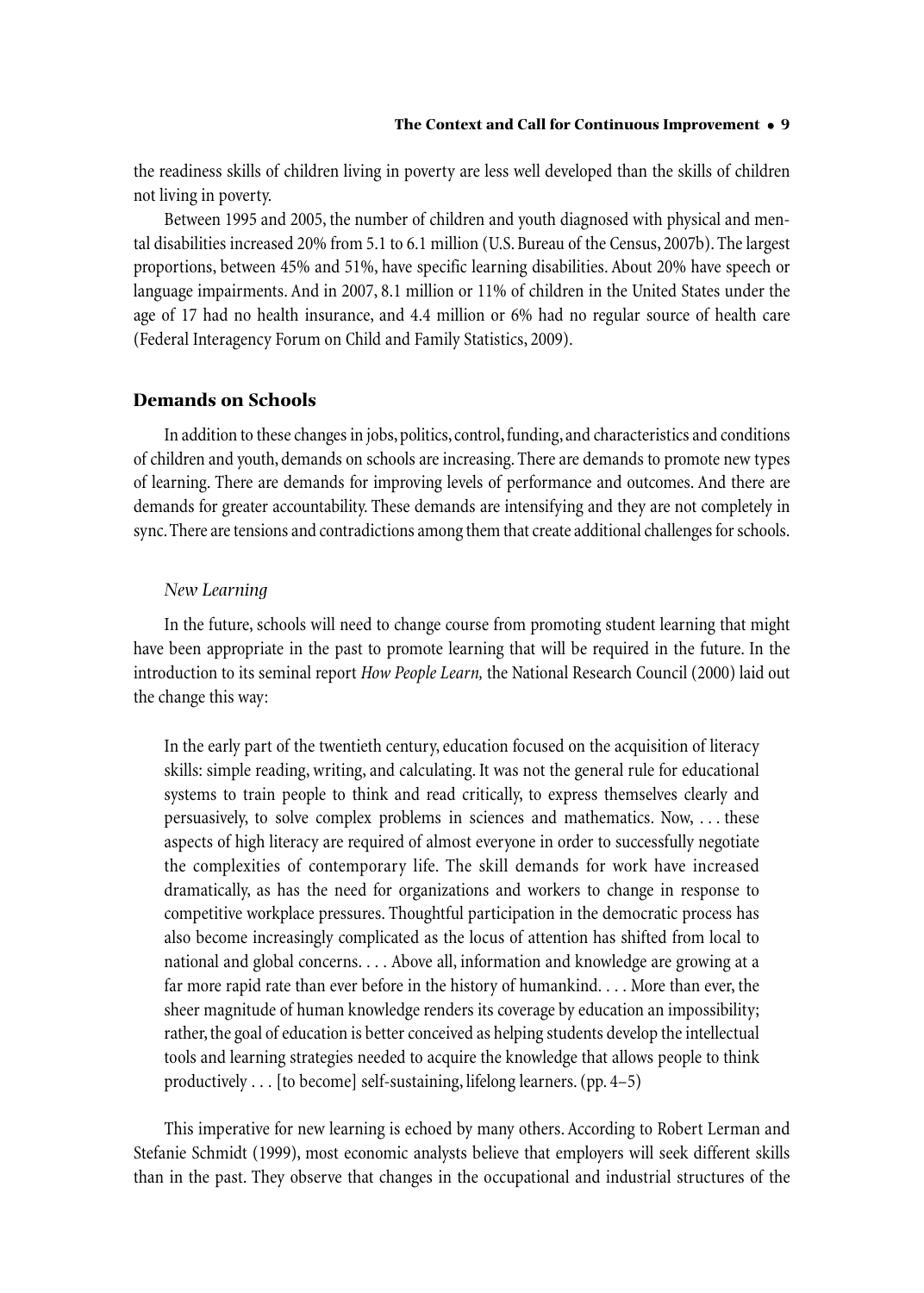economy that took place between 1960 and the mid-1980s led to a growth in demand for cognitive and interpersonal skills and a decline in demand for motor skills. They report the findings of a recent survey of firms in major U.S. metropolitan areas that among lower-level workers holding jobs that do not require a college education, 70% must work directly with customers, 61% must read and write paragraphs, 65% must perform arithmetic operations, and 51% must use computers.

Levy and Murnane (2004) argue that the general nature of work has been shifting for some time from routine to nonroutine. They report that between 1969 and 1999, the number of jobs requiring routine manual tasks—those organized around *a priori* rules—declined 3%. The number of jobs requiring routine cognitive tasks declined nearly 8%. On the other hand, jobs requiring nonroutine tasks increased substantially. The number of jobs requiring expert thinking—solving problems for which there are no rule-based solutions—rose 14% while the number of jobs calling for complex communication—for example, interactions with other people to acquire information, explain it, and persuade them of its implications for action—rose 9%.

Levy and Murnane (2004) also maintain that the growth of computer and information technologies has had its most negative impact on blue collar and clerical workers in rule-based jobs. This"bias" against"less-skilled"workers will continue, they predict, and will expand to other jobs with large rules-based components, such as tax preparation and computer programming. They suspect that "the major consequence of computerization will not be mass unemployment but a continued decline in the demand for moderately skilled and less skilled labor" (p. 152). Job growth will be greatest in higher-skill occupations in which computers complement expert thinking and complex communication.

Consistent with the National Research Council's (2000) statement, Thomas Friedman (2006) argues in his best-selling book *The World Is Flat* that young people will need to develop new sets of skills and attitudes to prosper in the future. The first and foremost is the ability to learn how to learn,"to constantly absorb and teach oneself new ways of doing old things or new ways of doing new things" (p. 302). While one's intelligence quotient (IQ) will still matter, Friedman believes that the importance of continuous learning will make curiosity and a passion for learning imperative. Having good "people skills"will be even more important in the future. Friedman contends that"there are going to be a whole slew of new middle jobs that involve personalized, high-touch interactions with other human beings—because it is precisely those personalized high-touch interactions that can never be outsourced or automated and are almost always necessary at some point in the value chain" (p. 306). Finally, the future will demand substantially greater development of "right-brain" capacity such as "forging relationships rather that executing transactions, taking novel challenges instead of solving routine problems, and synthesizing the big picture rather than analyzing a single component"(p. 307). Jobs that can be reduced to a set of "rules, routines, and instructions" are migrating overseas to less expensive labor markets and are being supplanted by new technologies. Friedman concludes that if workers in other countries can do such "left-brain work" as well and for less money,"we in the United States must do right-brain work better"(p. 308).

Others have argued for the need to expand learning beyond that required foremployment.Levy and Murnane (2004) contend that in addition to developing new skills that will be required for the labor market of the future, it will be imperative to prepare young people for the"challenging political time" that will accompany economic and occupational changes and the redistribution of wages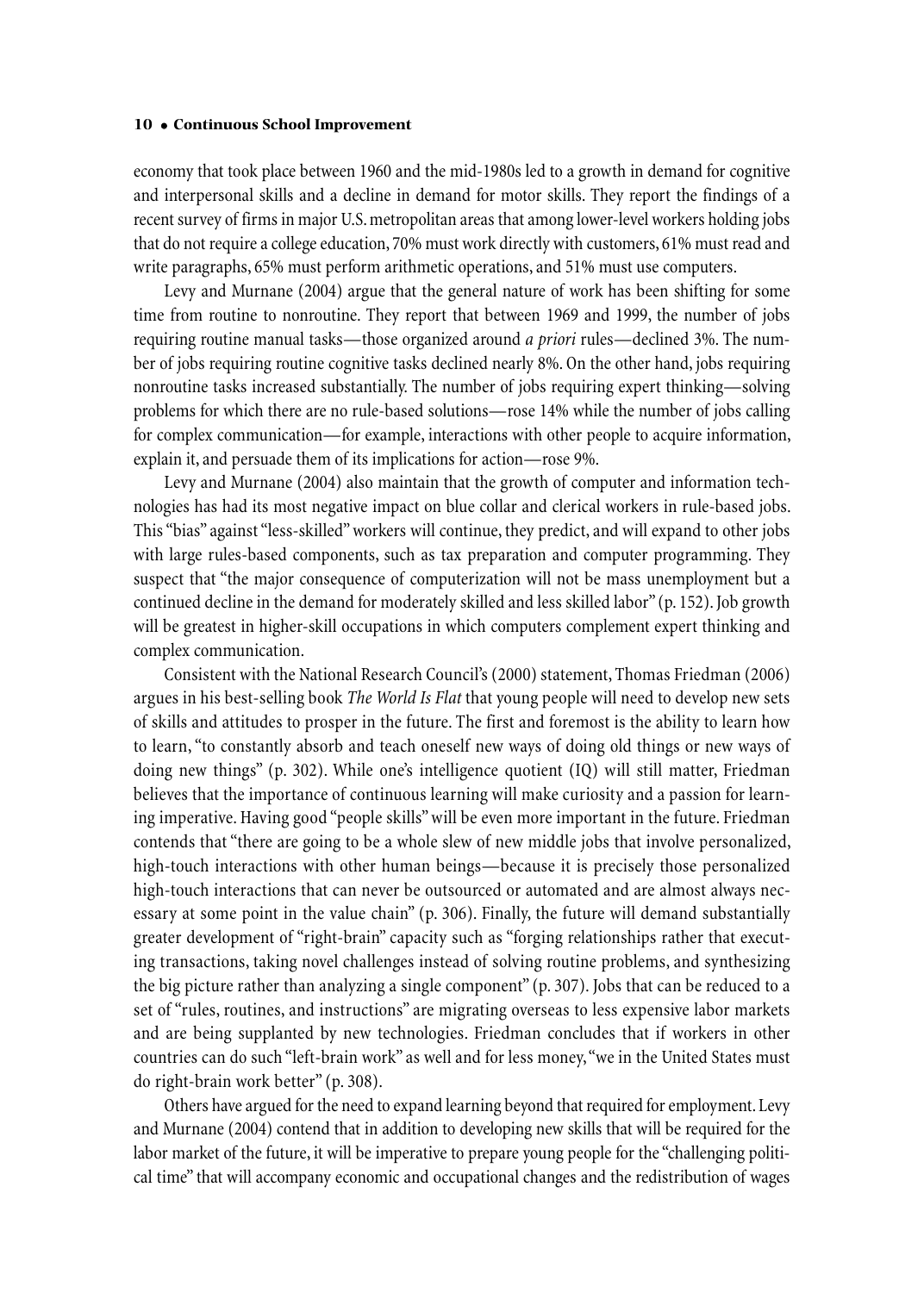that will follow. The skills needed to excel at expert thinking and complex communication in work are skills that will also be important for engaging myriad social and political issues that lie ahead. They conclude, "The skills critical to expert thinking and complex communication are just as important to meeting [social and political] goals as they areto earning a living in a work world filled with computers"(p. 156).

Psychologist Howard Gardner (2006) is even more explicit. "The world of the future," he argues, "will demand capacities that until now have been mere options"(p. 2). Gardner speaks of the need to cultivate five minds for the future. The first is the *disciplined mind*. It will be important for persons to master at least one distinctive mode of thinking, of cognition associated with a particular scholarly field or discipline, craft, or profession. The second, the *synthesizing mind*, allows one to take information from disparate sources, understand and evaluate it objectively, and put that information together in ways that make sense to the person and to others. The capacity to synthesize will become even more crucial as information is produced and accumulates at "dizzying" rates. The third, the *creating mind*, builds on discipline and synthesis to "break new ground."This mind of the future "puts forth new ideas, poses unfamiliar questions, conjures up fresh ways of thinking, arrives at unexpected answers . . ."(p. 3). The fourth, the *respectful mind*, recognizes that now and in the future, one can no longer remain socially isolated. It "notes and welcomes differences between human individuals and between human groups, tries to understand these 'others,' and seeks to work effectively with them . . ." (p. 3). The fifth, the *ethical mind*, considers the needs and desires of self and society. This mind conceptualizes"how workers can serve purposes beyond self-interest and how citizens can work unselfishly to improve the lot of all"(p. 3).

Each of these five minds has been important historically and each, Gardner argues, will be more important in the future:

Whatever their importance in times past, these five minds are likely to be crucial in a world marked by the hegemony of science and technology, global transmission of huge amounts of information, handling of routine tasks by computers and robots, and ever increasing contacts of all sorts between diverse populations. Those who succeed in cultivating the pentad of minds are most likely to thrive.(p. 163)

With these minds, a person will be equipped to engage not only the expected but also the unexpected. Without them a person will be"at the mercy of forces that he or she can't understand, let alone control"(p. 2).

# *Higher Performance and Outcomes*

Demands are also increasing for schools to perform more effectively and to achieve better outcomes for greater numbers of students. In short, schools are being asked to do more and do better without commensurate increases in resources (often with fewer resources). While assessing the overall quality and performance of schools is not a simple matter and while that assessment is politically contentious (e.g., Berliner & Biddle, 1996), these demands nevertheless exist and are coming from a larger number and a wider range of sources. Demands for higher performance are related to but can also be seen as different from demands for new learning. That is, independent of specific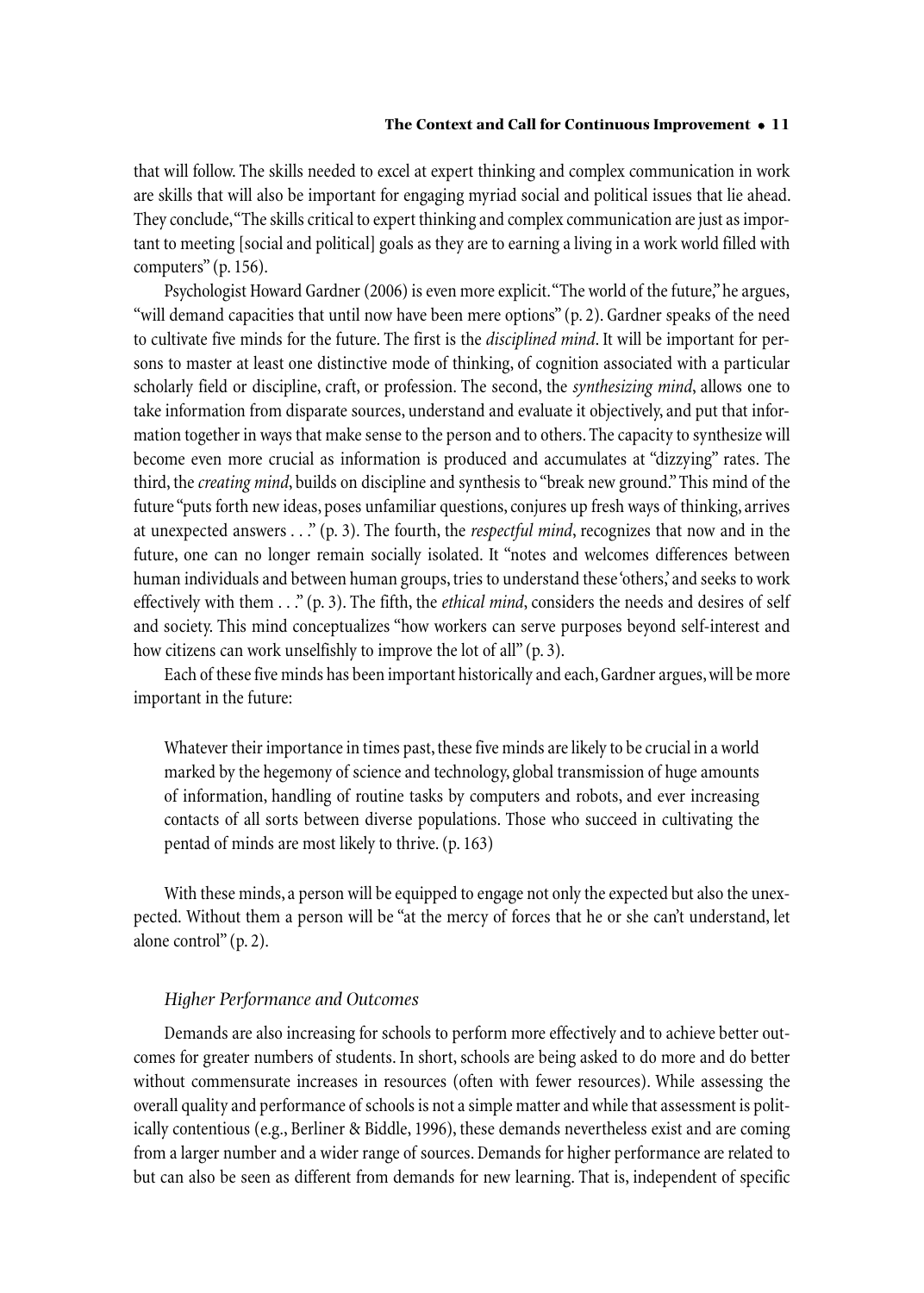learning sought, schools are seen generally as under-performing organizations that fail to serve all their students well.

Recent demands for improved performance and outcomes often begin with critiques of the preparedness of students for jobs, of trends in student academic achievement (particularly as measured by standardized test scores), and of the academic performance of American students in international comparisons. <sup>4</sup> The basic argument is that current levels of school performance and outcomes are unsatisfactory and current levels will be even more unsatisfactory in the future. An increasingly complex, contentious, and changing world requires ever-increasing levels of performance from schools if the nation is to remain economically competitive and preserve if not improve its global standing. 5

Demands for higher performance and outcomes also arise from critiques that schools are working much better for some students than for others. Recent data from the National Assessment of Educational Progress (NAEP) show that while there has been some long-term progress (Perie, Moran, & Lutkus, 2005), substantial gaps exist in the academic achievement of white, African American, and Hispanic students (Planty et al., 2008; see also Hedges & Nowell, 1999). Achievement of students in high-poverty public schools lags substantially behind the achievement of students in low-poverty schools. Students in central-city public schools tend to achieve at significantly lower rates than students in schools in rural areas and the urban fringe (National Center for Education Statistics, 2006). While dropout rates have been declining nationally since 1972, the dropout rate for African American students is almost twice that of white students (Planty et al., 2008). The dropout rate for Hispanic students is almost twice that of African American students. Demands for addressing the under performance of low-income and minority students reflect equity and social justice concerns.Boyd (2003) observed that asthe general population becomes more diverse and as minority populations constitute larger proportions of the workforce, the equity agenda and the economic agenda may converge into a more unified set of demands for schools to serve all students well.

There are other factors that portend a future of increasing demands on schools to perform better. The introduction of market-based reforms, particularly choice policy, the growing school improvement industry, and increasing privatization of school services embody demands for everincreasing performance (see Boyd, 2003; McDonnell, 2008; Rowan, 2002). These demands are implicit (or explicit) in the threats that competition poses of losing clients—students—and the funding attached to them, losing control, and losing opportunities for"doing business."And several political phenomena all but guarantee the continuation, even the intensification of demands on schools, no matter how well they are performing. These phenomena manifest themselves in many ways, including the familiar sound bite of election-year politics: "If I'm elected, I will demand more from the public schools."

Some time ago,Anthony Downs (1972) observed that issues—such as education—keep coming back to the political agenda because they never get solved. Progress is made, perhaps, but satisfactory resolution is not achieved. Pointing to what he called the"issue-attention cycle," he argued that multiple issues compete for public and political attention and that our attention to any particular issue tends to be relatively short. Attention never stays focused on large, complex, difficult-tosolve issues very long. Issues that command attention at any given moment are likely to recede as other issues are perceived as more interesting or pressing.Attention returns to earlier issues as they seem more interesting and pressing again and as current issues lose salience.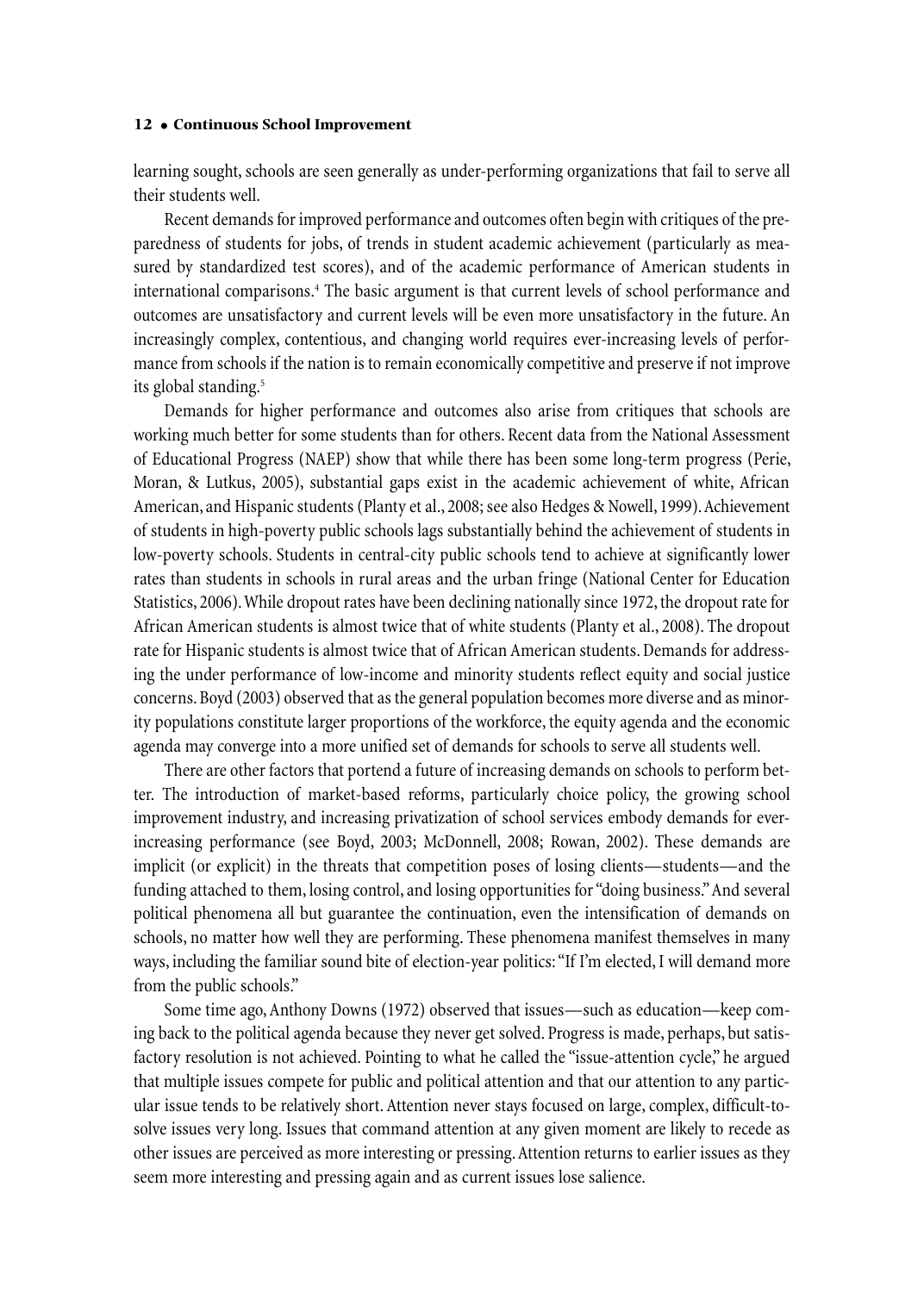Some years later, David Tyack (1991) pointed to lags between political and policy cycles and practice cycles (see also Tyack & Cuban, 1995). The former tend to be much shorter than the latter, meaning that improvement in practice (e.g., school performance and outcomes) almost always lags behind the political demand for it. Thus, the demand will never go away. There will be more recurrent "policy talk" about change than actual change in practice. But as Tyack reminds us, education policy talk is not simply about school improvement. It constitutes an "arena" within which enduring arguments about deep social values and social futures take place. As these arguments are unlikely to be resolved (see Cuban, 1990), so too will demands continue for schools to do better.

Yet another reason that demands on schools will likely continue is the political need to "keep problems alive." According to Sandra Stein (2004), problems are often perpetuated in order to attract support—both political and financial—to preserve individual and group influence, particular political positions, and specific policies and programs (see also Kingdon, 1995). Thus, even as progress is made, the political system provides incentives to continuously "move the goalposts."If a problem gets solved, the need for support goes away.And if support goes away, then positions, policies, programs, and influence are put at risk. All of this is to say that the political process itself is wired in such a way that demands for ever-better performance, and outcomes will continue to be an important part of the future of schools.

# *Greater Accountability*

Demands for better performance and outcomes, as well as for effective and efficient use of scarce resources, are related to calls for schools to be ever more accountable. Boyd (2003) observed, "A race is on among political leaders to see who can promote the toughest testing and accountability programs for schools" (p. 3). Indeed, almost every state has implemented some education accountability agenda.And then there is *No Child Left Behind.* The focus is shifting from accountability for the use of inputs (e.g., funding) to the "production" of student outcomes (Lugg et al., 2002).The push for increased accountability is fueled by multiple agendas including dismantling of the current system of public education (Boyd, 2003). For whatever the range of agendas, one reason for the turn to accountability is what McDonnell (2008) sees as the failure of policy makers to find reforms that"penetrate the classroom" and lead to deep, long-lasting improvement in school performance and student outcomes. Being thwarted in other attempts to bring about change, policy makers have resorted to increased specification of outcomes and sanctions should they not be achieved. How those outcomes will be achieved is left largely to schools and school districts. It is a logic of, "We can't figure out how to improve you, so you do it yourselves. And if you don't, there will be consequences."

The push for greater accountability has followed two general tracks: mandates and sanctions, and market mechanisms (Hannaway & Woodroffe, 2003; Lugg et al., 2002). The former establish objectives and consequences. The latter seek to make schools more accountable to a broader range of non-educator stakeholders, including parents, through increased competition. Specific accountability programs and policies have proliferated, among them standards and highstakes testing programs; school report cards and other public reports of school performance; ending student social promotion; plans for state takeovers and reconstitution of failing schools, sometimes under private, for-profit management; privatization of services; vouchers;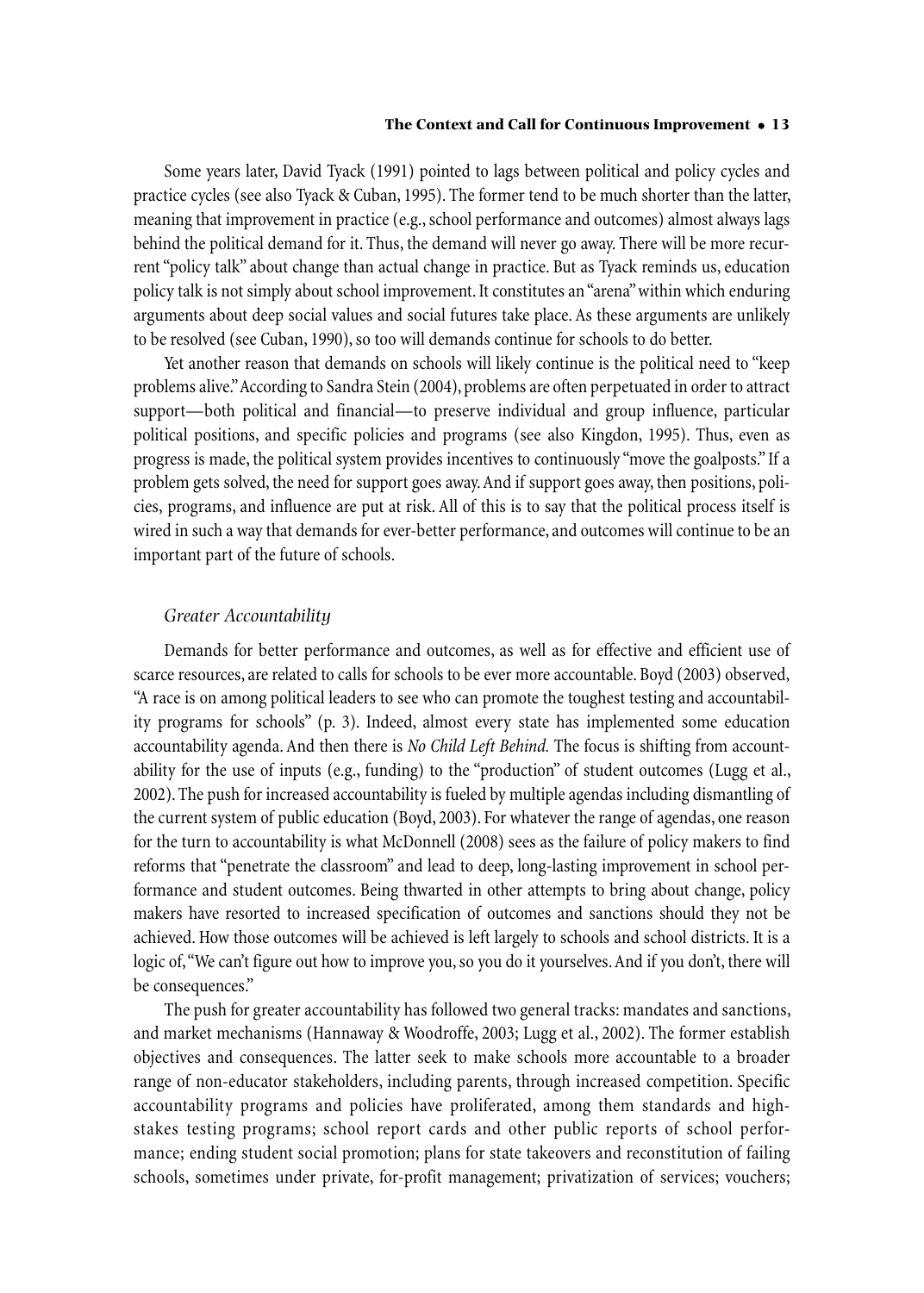charters. School choice provisions, and support for home schooling. Even the changes discussed earlier that shift political control of schools from professional educators to parents, non-educators, and the private sector.

Such demands for school accountability are clearly illustrated by *No Child Left Behind*. This legislation places substantial emphasis on standards, standardized testing, disaggregation of data to monitor and promote the progress of different student groups, and sanctions for lack of improvement. It also combines standards-based accountability with market-based accountability by requiring that school districts provide students in failing schools additional support and if schools fail to improve the ability and means for students to choose to attend more academic-effective schools.

Ironically, the mechanisms for change evoked by *No Child Left Behind* and other accountability policies may not necessarily be conducive to schools' efforts to meet other demands placed upon them, particularly the demands for new learning. Several recent studies of how schools respond to external accountability imposed by high-stakes policies suggest just this (e.g., Darling-Hammond  $\&$ Rustique-Forrester, 2005; Farkas & Duffett, 2008; Mintrop & Trujillo, 2007; see also McNeil, 2000). These studies illustrate how these policies can narrow the curriculum, shift instruction toward subject matter tested, and sacrifice subject matter that is not tested, that may be controversial, or that is difficult to teach (Schwartz, 2005). They can direct teachers to work more closely with some students than with others and to engage students in more review and test preparation and less instruction in new subject matter. For some students, particularly those in high-minority, low-achieving urban schools, instruction may be pushed in the direction of the most shallow and basic skills required for the greatest numbers of students to "pass" the test (Maudus & Clarke, 2001; Rhoten, Carnoy, Chabran, & Elmore, 2003). Even where tests purport to measure higher-order skills and analytic capacities (e.g., the ACT), there is evidence that so much time may be devoted to test preparation that instruction to develop the skills and capacities to be tested is sacrificed (e.g., Allensworth, Correa,& Ponisciak, 2008; Nagaoka & Roderick, 2004).

Current research on school choice provides little evidence that competitive, market-based mechanisms promote school improvement and innovation (e.g., Fiske & Ladd, 2000; Hess, 2003). 6 Some preliminary findings suggest that students in schools faced with competition may perform better on standardized tests than students in schools that do not face competition. Some schools may become more alert to the needs of their students, adopt new outreach practices, or adopt new programs that might appeal to students and families they might lose. However, there are few studies and little evidence that show that competition spurs innovation or more substantial improvements in school organization and educational processes. There is some evidence that competition can promote some undesirable side effects, especially an erosion of professional relationships that may be important to promote school improvement and innovation. According to Fiske and Ladd (2000), principals and teachers in some competitive contexts have become "less willing to share pedagogical and other ideas with their counterparts at schools with which their school is competing for students"  $(p, 9)$ . As will be discussed in Chapter 2, such behavior is consistent with the general tendencies of organizations under external stress to become more protective and insular.

Demands for ever-better performance and outcomes and for greater accountability reveal a curious ambivalence about schools that is also likely to be part of the future.At the same time that schools are blamed for poor performance and outcomes and failing to prepare students adequately for the future, they are also asked to take on more and are entrusted as a primary solution to our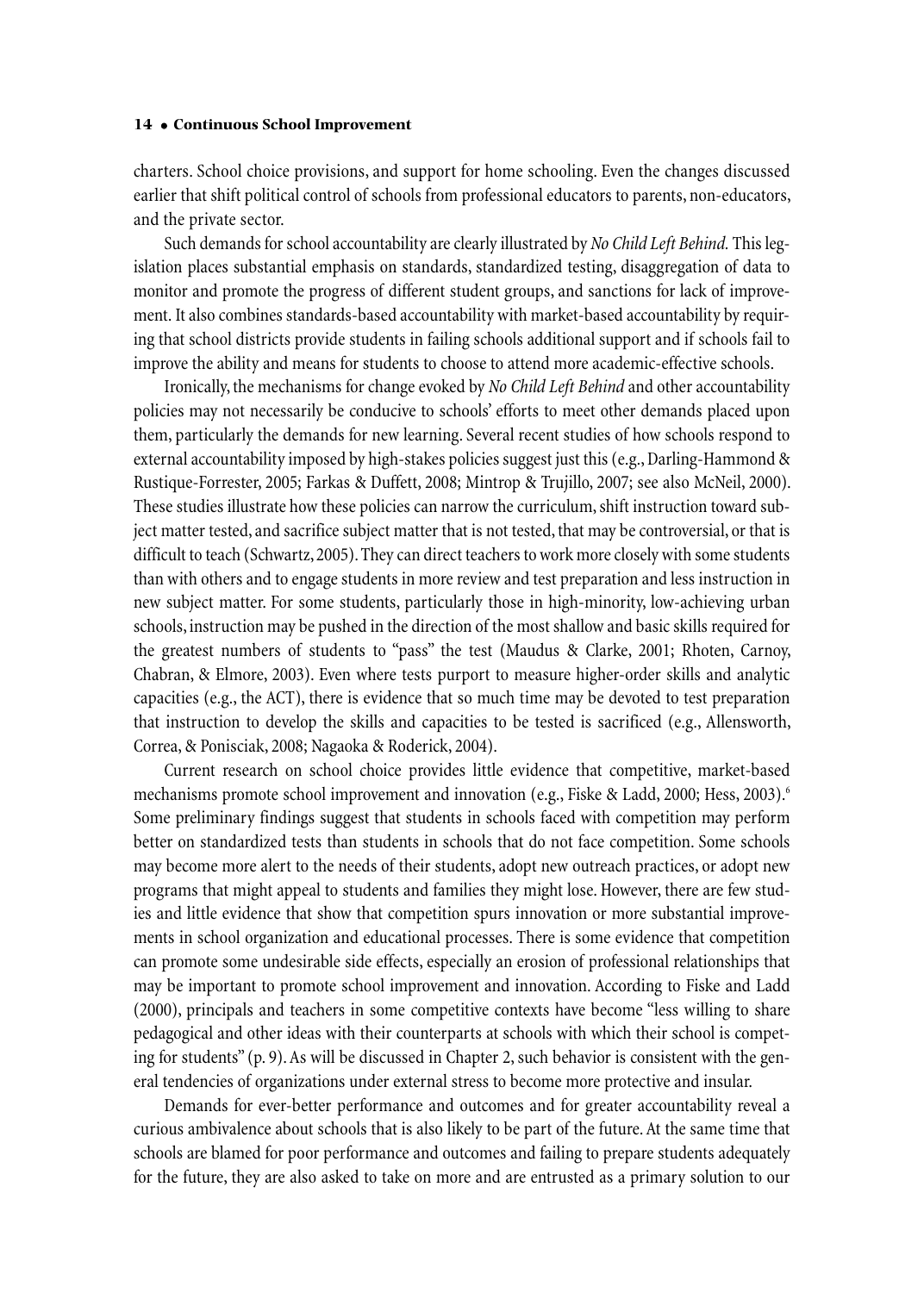educational,economic, and social problems. There is a certain amount of irony that in this age of increasing expectations and accountability, schools find themselves left largely on their own to find the means—both the strategies and the resources—to improve and to achieve outcomes for which they are held accountable (Hargreaves, 2003; Hopkins, 2001). The logic can be viewed either as extremely optimistic about the ability of schools to improve on their own and to perform at higher levels or as deeply cynical.

# **MEETING THE CHALLENGES**

These shifting terrains point to a future for schools of increasing complexity, change, and uncertainty, a future where it is not clear what schools should look like or do to be responsive and successful. As Gardner (2006) observes, schools are organized around educational goals and practices that may have been useful "for the world of the past, rather than for possible worlds of the future"(p. 17). He continues,"No one knows precisely how to fashion an education that will yield individuals who are disciplined, synthesizing, creative, respective, and ethical" (p. 19; see also Fink, 2000; Friedman, 2006). The question is whether schools are suited to succeed in this future. There are a several reasons to believe that most are not.

Most schools may find it difficult to succeed in a future of change and uncertainty because they are organized for stability. As Pallas, Natriello, & McDill (1995) note, they are organized as if their tasks were"predictable and routine"(p. 43).They are not organized, as Goh,Cousins,& Elliott (2006) suggest, for a future of continual adaptation to meet the needs and demands of their many stakeholders. Schools are organized as if they exist in stable environments.As a rule, they lack the capacity, the"competence," and some might say the inclination to be flexible, to adapt quickly, and to innovate (Hopkins, 2001; Timar & Kirp, 1987). Conventional mechanisms that might be employed to promote flexibility and change—such as teacher professional development, supervisory and evaluation practices, staff incentive and accountability systems, information gathering and analytic capacity, even leadership—are typically weak. The "grammar of schooling" or the "genetic codes" of school organization seem programmed for persistence, for reactive rather than proactive behavior, for defending rather than prospecting (Laughlin, 1991; March, 1991; O'Day, 2002; Tyack & Cuban, 1995).

Andy Hargreaves (2003) contends that even schools that are trying to move toward the future may be trapped by organizational structures and processes of the past. He describes the most future-oriented schools that he recently studied this way:

[Even] schools that were preparing young people for the rapid change and complexity of a postmodern, postindustrial world were actually locked in modern—even pre-modern principles of the factory and the monastery. Schools were still ruled by clocks and bells, periods and classes;children were grouped by age and taught memorizable knowledge via a standardized curriculum that was conventionally tested. Much of this conventional "modernism" of our school systems persists through the actions of professionals and bureaucrats who look inward to the custom of certain of their own expertise and routines rather than outward to the concerns of students, families and communities.(p. 21)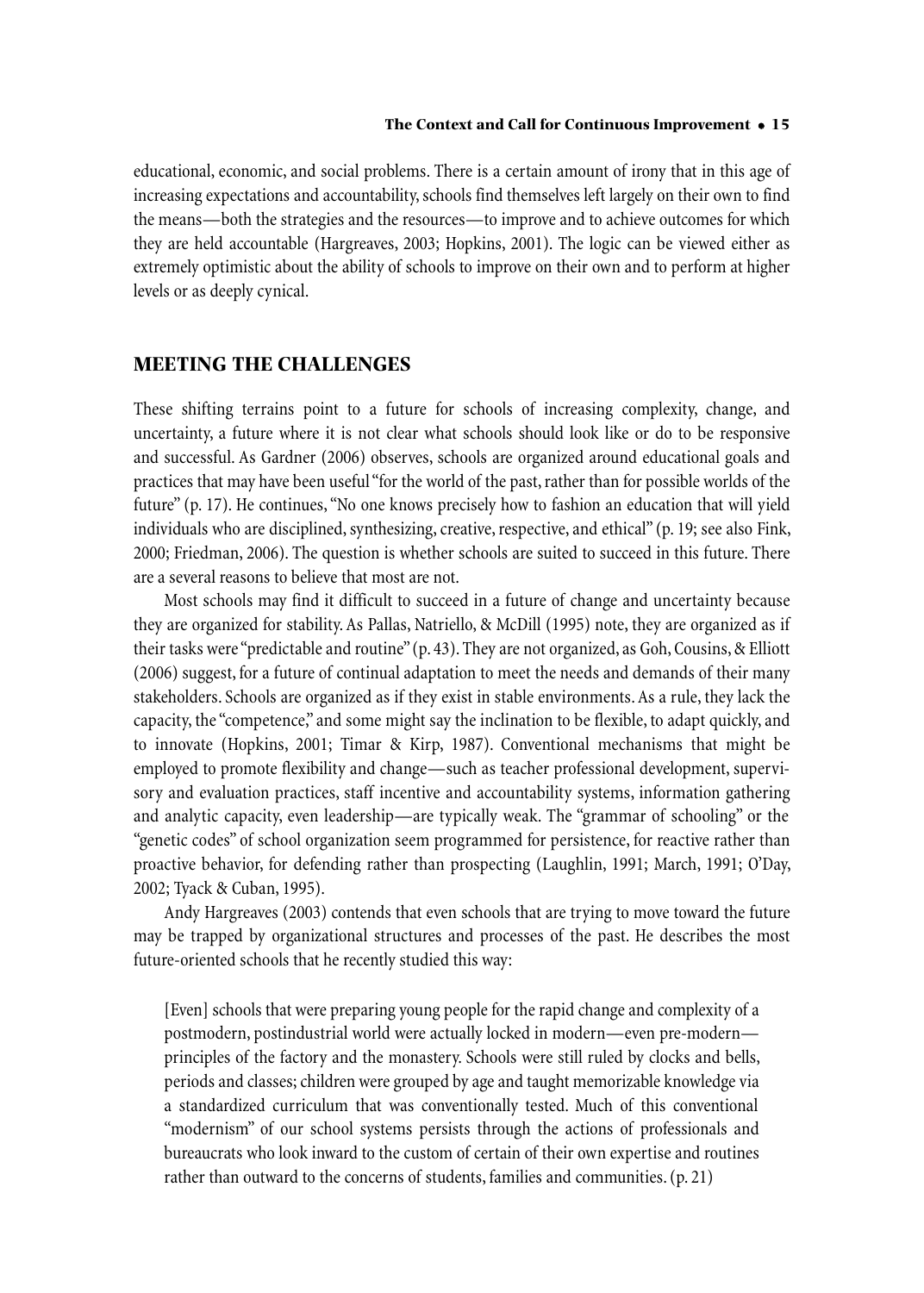These tendencies are reinforced in a number of ways. Traditionally, principals have been rewarded by their central offices not so much for their own performance or the performance of their schools, but for the lack of disruption, the lack of problems, and the lack of change (Smylie & Crowson, 1993).As Robert Crowson and Van Cleve Morris (1991) observed in their study of central offices, the traditional stance of the superintendent has been,"I leave my principals alone to run their schools. But I tell them'No surprises.'"(p. 207). This may be changing in the present period of increasing accountability for student outcomes to something like this,"I leave my principals alone to run their schools. But I tell them'No surprises.And get your test scores up!'"Larry Cuban (1990) described a "grand bargain" struck between principals and teachers. Principals agree not to press teachers too hard to do things differently if teachers agree to provide support needed to maintain their schools'stability and credibility in the eyes of those who monitor and control them—parents, tax-paying citizens, and state and federal education agencies. There are also, as David Tyack (1974) has described them, the historical inclinations of school systems to develop and perpetuate the "one best system" as a means of centralized control over local school operation.

Yet another reason that schools may find it difficult to succeed in the future is the broad range of external forces that reinforce convention and suppress differentiation and innovation. One of these forces consists of the institutional demands on schools to reflect what is valued and expected of them by broader society. Such "deep structural"expectations dictate what schools should look like, how they should to operate, and what they are to achieve (Tye, 2000). It is the notion of the school system"encapsulated" by its external environment (Sarason, 1973, 1996). This phenomenon is related to institutional isomorphism—the idea that broad environmental norms and expectations press organizations to emulate each other to reflect those norms and expectations (Meyer & Rowan, 1978; DiMaggio & Powell, 1983; Scott, 2007). By reflecting them, organizations gain credibility, legitimacy, and the support of the environments on which they depend often for survival (Weiler, 1993; see also Shipps, Kahne,& Smylie, 1999). The net effect is more similarity than difference among organizations that perform"like"functions and more stability than change.

Cuban (1990) brings these ideas together in an argument that a primary reason why schools tend to "reform again, again, and again" but not progress very much is that they confront strong external pressures to comply with a limited number of historical expectations or scripts. These scripts relate to performing basic, traditional functions of maintaining order and producing students who appear to have learned what is valued and expected by the larger society. Change tends to occur within the"boundaries" of these scripts. Cuban contends that these scripts constrain more expansive change and innovation. School systems pay close attention to their policies and practices and how they "signal to the public that the schools are really schools and are doing what they are supposed to do" (p. 11). Departures are carefully "scrutinized" for potential risks.

Such institutional arguments assume that larger environments are generally stable, predictable, and very slow to change. They suggest that whole "institutional fields" must shift in order for organizations to change in more than incidental ways. But even as organizations are able to achieve "symbiotic" relationships with their environments through mostly small and incremental adjustments (e.g., Burke, 2008), these relationships can fall severely out of alignment either because organizations do not manage these relationships well or because institutional environments can indeed change in significant ways (Weick, 1993). As noted at the beginning of this chapter, Boyd (2003) believed that such significant changes in institutional fields may be happening now. The irony is that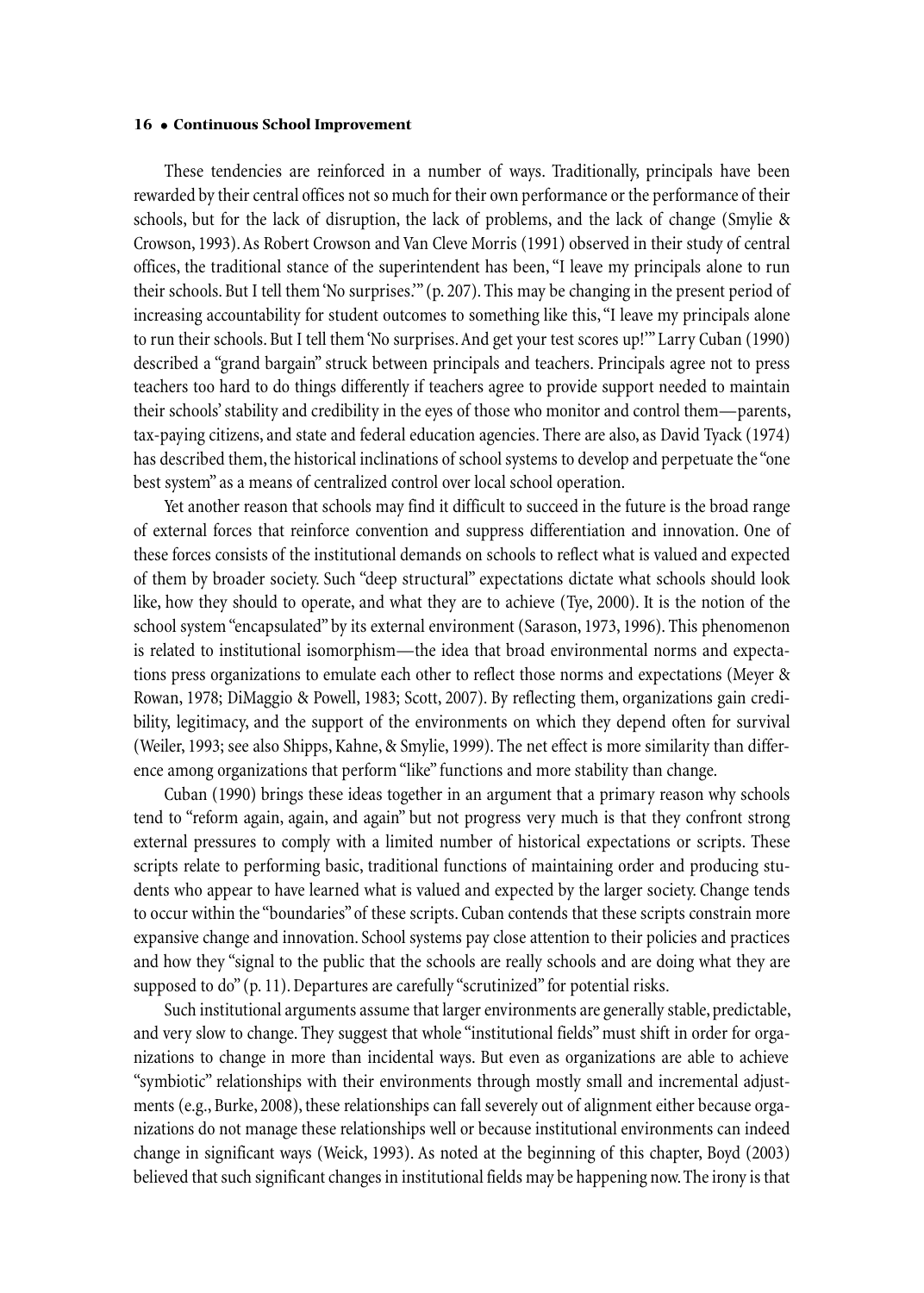the ways in which organizations tend to respond to extensive external pressure for change may not be particularly productive or conducive to improvement over time.

Long ago,James Thompson (1967) observed that when confronted with uncertainty and threats from their environments, organizations seek to reestablish certainty and ameliorate those threats in ways that are consistent with their core beliefs and functions, that is, their"technical cores." When uncertainty and threats intensify, organizations protect their cores,even when it means compromising their performance and productivity. When organizations experience extreme external stress from uncertainty or from other sources, their responses tend to be even more protective and potentially dysfunctional (March, 1994; Simon, 1986; Weick, 1993; see also O'Day, 2002). Organizations under extreme stress tend to adopt short-term, often symbolic strategies to ameliorate the stress. They tend to rely on current knowledge and assumptions that restrict information processing and learning. And they revert to familiar behaviors rather than engage in more risky behaviors of experimentation and innovation. Organizations under extreme stress tend to centralize and consolidate authority to increase their sense of internal stability and control. They abandon collective activity and revert to individual action. They "circle the wagons" and buffer themselves against external influences, which may cut off sources of support and limit access to solutions to problems.

Such responses can be seen in the findings of research discussed earlier on instructional responses to high-stakes testing policies and sanctions. They can also be seen in findings of other studies on school organizational responses to these policies. For example, these policies have been found to induce new sources of stress into teachers' relationships with students and parents and create disincentives for teachers to assume the risks of trying to change and presumably improve their classroom practice (e.g., Schwartz, 2005; Valli & Buese, 2007). They have been found to "crowd out" or"swamp" other types of reforms aimed at developing organizational and professional capacities that may be conducive to school improvement and performance in the long run (Lipman, 2002; O'Day, 2002; Smylie & Wenzel, 2003). A recent study of Chicago public elementary schools found that following the ascendance of centralized high-stakes testing, school probation, and "ending social promotion" policies was a systemic erosion of elements of social and organizational infrastructures of schools (Sporte, Smylie,Allensworth,& Miller, 2003). These elements included principal instructional leadership; teacher influence and inclusiveness of teachers and parents in decision making; teacher collaboration and their collective focus on and responsibility for student learning; teacher inclination toward innovation; teachers'commitment to their schools; and outreach to parents, parent involvement in school, and teacher-parent trust. Ironically, these organizational elements have been found in other research to be related positively to school effectiveness and instructional improvement (Sebring, Allensworth, Bryk, Easton, & Luppescu, 2006).

# **THE CALL FOR CONTINUOUS IMPROVEMENT**

Because of their orientations and tendencies toward persistence and stability, most schools will find it difficult to meet the challenges of the future. It will be difficult for them to adapt effectively to changing conditions and to meet demands for new learning. It will be difficult for them to achieve greater performance and outcomes. This takes us to the call for schools to organize for"increasingly elusive certainty"(Pallas et al., 1995, p. 43), to adopt the organizational properties and the processes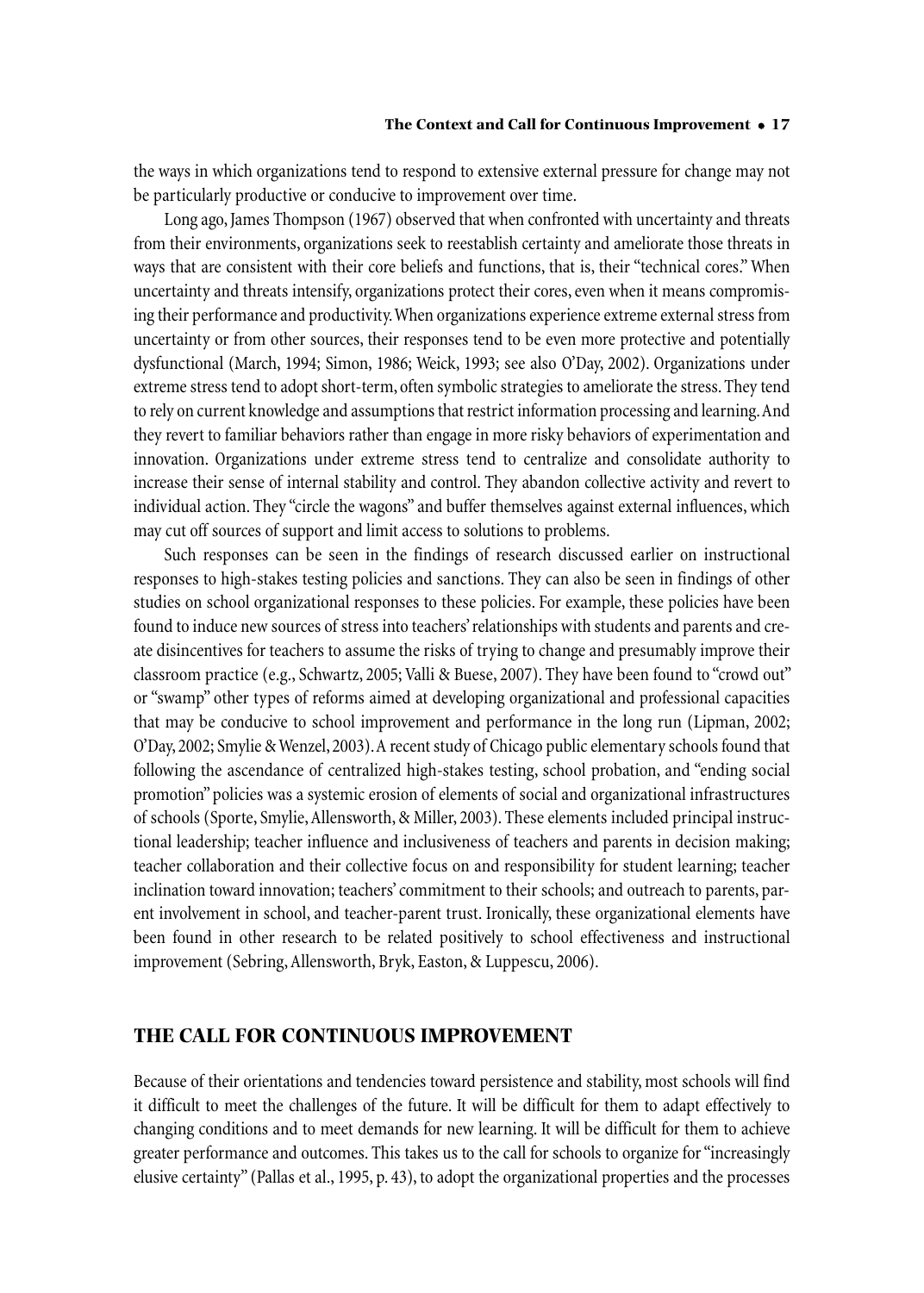of continuous improvement, to become continuously improving organizations. The call is summarized well in Nobel Prize winning scientist Kenneth Wilson and Bennett Daviss's (1994) argument about the need for redesigning education:

To effect fundamental meaningful reforms, *all* educators must first be able to admit and agree that our traditional guiding vision of education is no longer relevant in a postindustrial, knowledge-based society. . . . Second, educators must accept, then build on, the model that the needs of a new society demand. Finally, when our schools do acknowledge education's new paradigm, they will need an ordered process of change that will enable them to exchange the patterns rooted in an antiquated structure of ideas for those needed to enact a new vision ... a process of continuous, guided innovation.(pp. 20–21)

As was noted at the beginning of this chapter, the idea of continuous improvement is not new. I will present a brief history of the concept in Chapter 2. For now, it is useful to recall from the pages of Michael Fullan's (2005) recent book on leadership and long-term school success a challenge Donald Schön issued more than 20 years ago:

We must become able not only to transform our institutions in response to changing situations and requirements; we must invest and develop institutions which act as "learning systems," that is to say, systems capable of bringing about their own continuing transformation.(pp. 15–16)

Fullan (2005) further develops Schön's idea in terms of his own concept of "sustainability." He defines sustainability as "the capacity of a system to engage in the complexities of continuous improvement consistent with deep values of human purpose"  $(p, ix)$ . He argues that sustainability requires ongoing movement and improvement in the face of complex challenges that"keep arising" (p. 22; see also Koberg, 1986). Fullan contends that the strategies that may have brought success to a school in the past might not bring success in the future or help a school achieve greater performance or outcomes.And he argues that it is not just the outcome of continuous improvement that matters. It is also the development of the organizational system itself that can "display dynamic sustainability" (p. ix; see also Fullan, 1993). Andy Hargreaves and Dean Fink (2006) extend this idea further arguing that sustainability, or shall we say continuous improvement, should go beyond developing new organizational systems that "last" in rapidly changing and uncertain times. Those systems should have the capacity to develop "deep learning for all that spreads and lasts, in ways that ... create positive benefit for others around us, now and in the future"(p. 17).

# **QUESTIONS FOR STUDY, REFLECTION, AND ACTION**

- 1. What changes have you seen in the following terrains of your school and school district in the past five years? Ten years? What evidence can you point to that shows these changes?
	- Jobs and the nature of work for which students are to be prepared
	- Politics and control of education